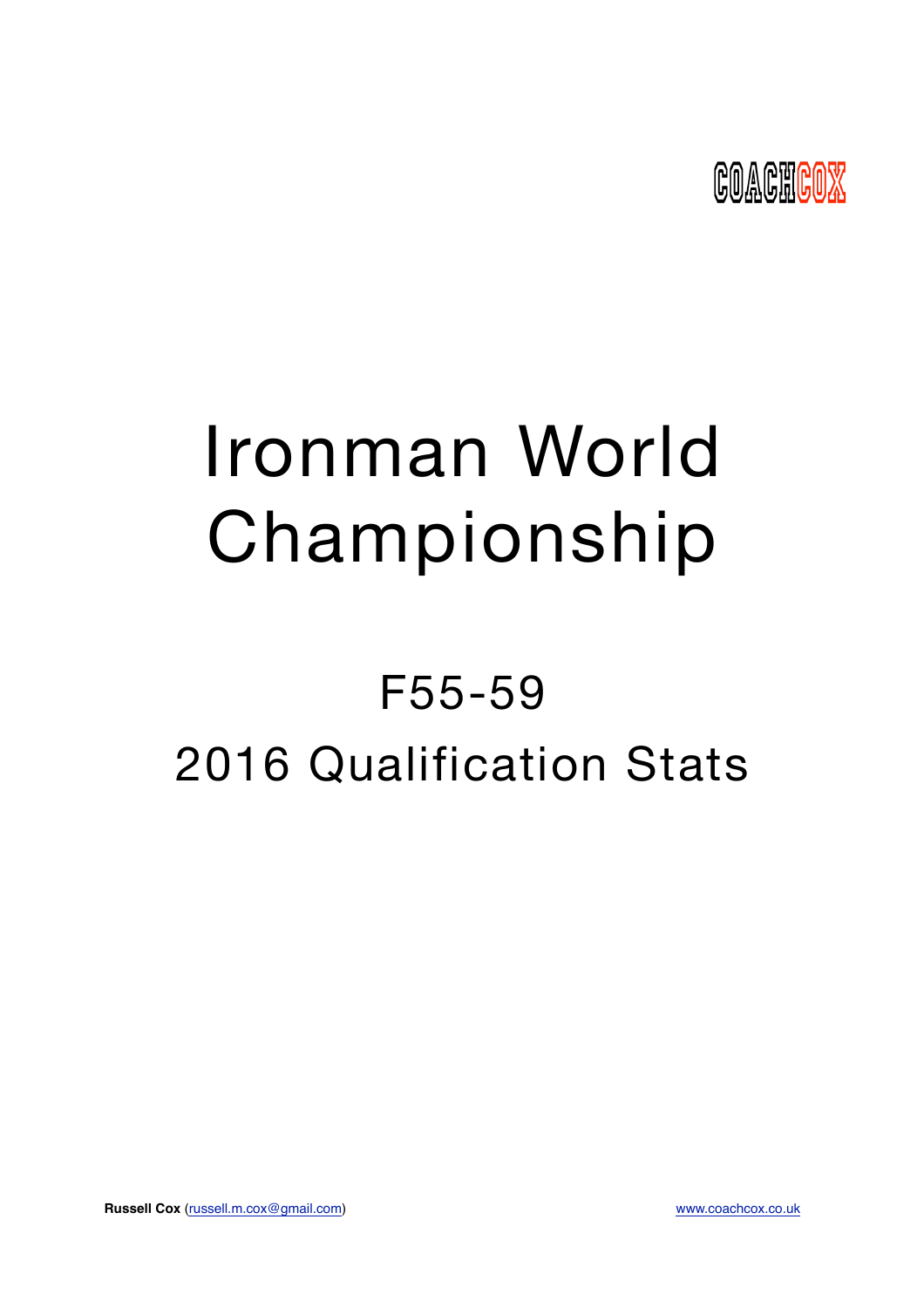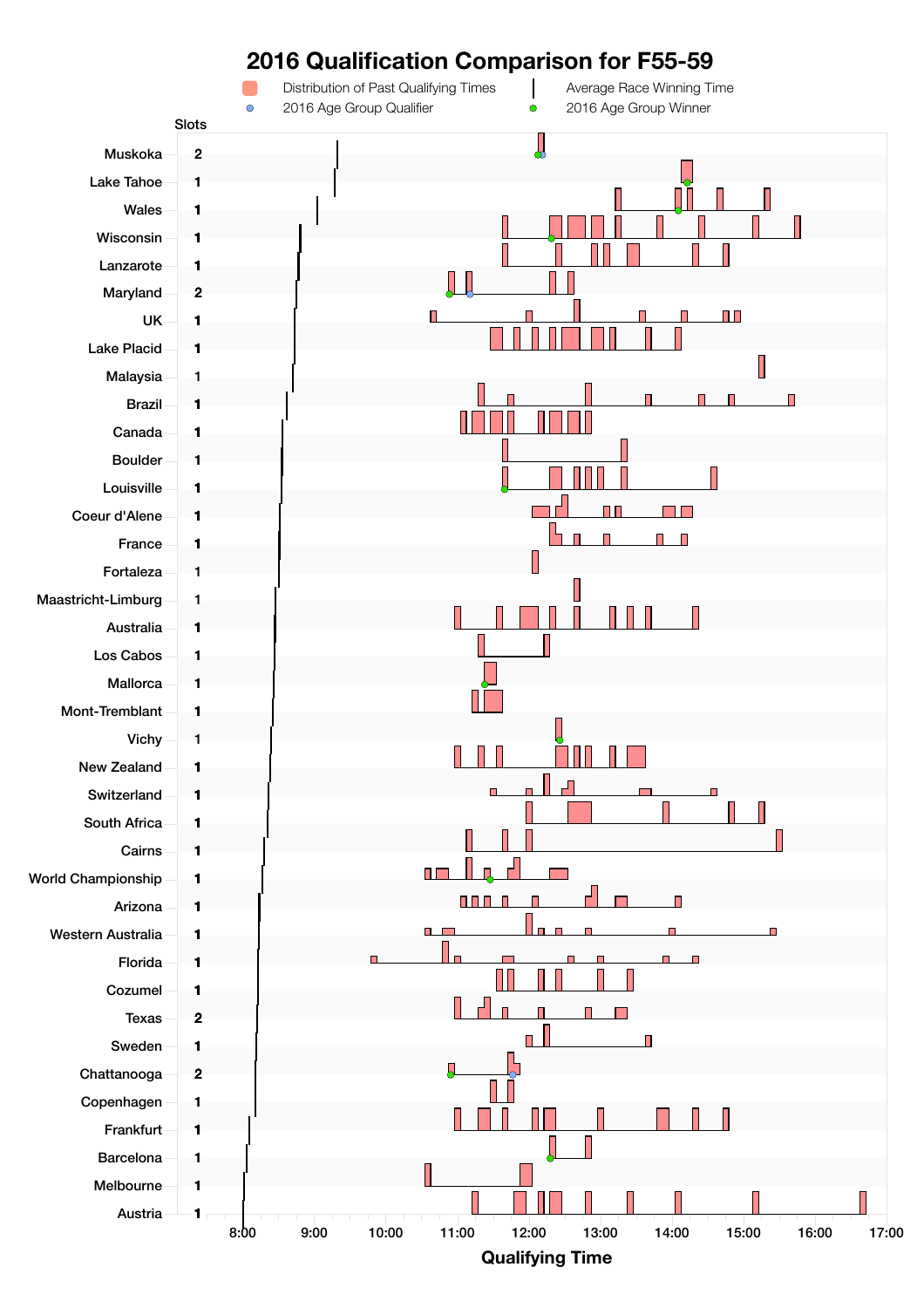### F55-59 Past Qualifying Times

#### **Ironman Vichy (1 Kona Slots)**

| Year    | <b>Female Winning Time</b> | <b>Age Group Winning Time</b> |
|---------|----------------------------|-------------------------------|
| 2015    | 9:25:27                    | 12:25:53                      |
| Average | 9:25:27                    | 12:25:53                      |

#### **Ironman Muskoka (2 Kona Slots)**

| Year    | <b>Female Winning Time</b> | <b>Age Group Winning Time</b> | 2nd Place Age Group Time |
|---------|----------------------------|-------------------------------|--------------------------|
| 2015    | 9:53:37                    | 12:07:36                      | 12:11:15                 |
| Average | 9:53:37                    | 12:07:36                      | 12:11:15                 |

#### **Ironman Wisconsin (1 Kona Slots)**

| Year    | <b>Female Winning Time</b> | <b>Age Group Winning Time</b> |
|---------|----------------------------|-------------------------------|
| 2003    | 9:46:28                    | 14:24:42                      |
| 2004    | 10:05:40                   | 15:10:10                      |
| 2005    | 10:11:22                   | 15:45:38                      |
| 2006    | 10:01:22                   | 13:16:13                      |
| 2007    | 9:37:03                    | 12:33:30                      |
| 2008    | 9:47:25                    | 13:49:42                      |
| 2009    | 9:43:59                    | 12:44:27                      |
| 2010    | 9:27:26                    | 12:53:02                      |
| 2011    | 9:41:03                    | 12:39:51                      |
| 2012    | 9:34:35                    | 13:02:24                      |
| 2013    | 9:47:07                    | 12:25:01                      |
| 2014    | 9:30:08                    | 11:39:29                      |
| 2015    | 10:08:05                   | 12:18:51                      |
| Average | 9:47:49                    | 13:17:09                      |

#### **Ironman Wales (1 Kona Slots)**

| Year    | <b>Female Winning Time</b> | <b>Age Group Winning Time</b> |
|---------|----------------------------|-------------------------------|
| 2011    | 10:15:23                   | 13:16:06                      |
| 2012    | 9:45:09                    | 15:20:00                      |
| 2013    | 9:51:21                    | 14:38:46                      |
| 2014    | 10:57:26                   | 14:16:57                      |
| 2015    | 9:56:31                    | 14:05:17                      |
| Average | 10:09:10                   | 14:19:25                      |

#### **Ironman Lake Tahoe (1 Kona Slots)**

| Year    | <b>Female Winning Time</b> | <b>Age Group Winning Time</b> |
|---------|----------------------------|-------------------------------|
| 2013    | 9:58:53                    | 14:10:32                      |
| 2015    | 10:28:55                   | 14:12:39                      |
| Average | 10:13:54                   | 14:11:35                      |

#### **Ironman Mallorca (1 Kona Slots)**

| Year    | <b>Female Winning Time</b> | <b>Age Group Winning Time</b> |
|---------|----------------------------|-------------------------------|
| 2014    | 9:24:17                    | 11:29:50                      |
| 2015    | 9:24:48                    | 11:22:53                      |
| Average | 9:24:32                    | 11:26:21                      |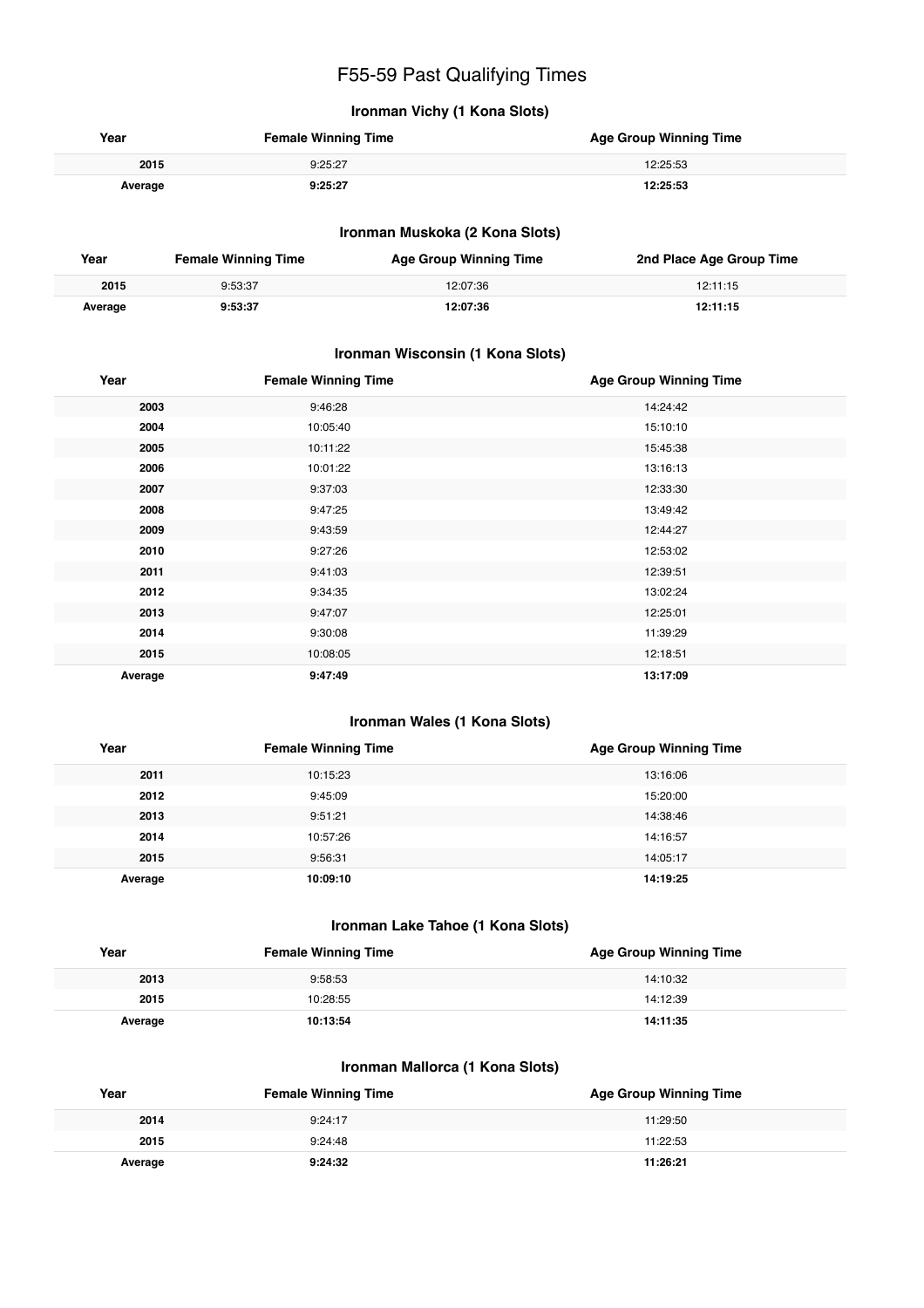#### **Ironman Chattanooga (2 Kona Slots)**

| Year    | <b>Female Winning Time</b> | <b>Age Group Winning Time</b> | 2nd Place Age Group Time |
|---------|----------------------------|-------------------------------|--------------------------|
| 2014    | 8:54:55                    | 11:44:44                      | 11:47:34                 |
| 2015    | 8:56:00                    | 10:54:19                      | 11:46:25                 |
| Average | 8:55:27                    | 11:19:31                      | 11:46:59                 |

#### **Ironman Barcelona (1 Kona Slots)**

| Year    | <b>Female Winning Time</b> | <b>Age Group Winning Time</b> |
|---------|----------------------------|-------------------------------|
| 2014    | 8:49:21                    | 12:50:37                      |
| 2015    | 8:46:44                    | 12:17:53                      |
| Average | 8:48:02                    | 12:34:15                      |

#### **Ironman World Championship (1 Kona Slots)**

| Year    | <b>Female Winning Time</b> | <b>Age Group Winning Time</b> |
|---------|----------------------------|-------------------------------|
| 2004    | 9:50:04                    | 12:24:04                      |
| 2005    | 9:09:30                    | 11:43:33                      |
| 2006    | 9:18:31                    | 12:21:47                      |
| 2007    | 9:08:45                    | 12:28:14                      |
| 2008    | 9:06:23                    | 11:52:10                      |
| 2009    | 8:54:02                    | 11:49:34                      |
| 2010    | 8:58:36                    | 10:51:43                      |
| 2011    | 8:55:08                    | 10:45:35                      |
| 2012    | 9:15:54                    | 11:09:30                      |
| 2013    | 8:52:14                    | 10:33:10                      |
| 2014    | 9:00:55                    | 11:11:06                      |
| 2015    | 8:57:57                    | 11:27:29                      |
| Average | 9:07:19                    | 11:33:09                      |

#### **Ironman Louisville (1 Kona Slots)**

| Year    | <b>Female Winning Time</b> | <b>Age Group Winning Time</b> |
|---------|----------------------------|-------------------------------|
| 2007    | 9:23:22                    | 13:20:54                      |
| 2008    | 9:54:17                    | 14:35:13                      |
| 2010    | 9:33:15                    | 12:37:46                      |
| 2011    | 9:38:14                    | 12:47:59                      |
| 2012    | 9:36:27                    | 12:27:08                      |
| 2013    | 9:29:02                    | 12:18:23                      |
| 2014    | 9:31:19                    | 12:58:45                      |
| 2015    | 10:00:04                   | 11:39:31                      |
| Average | 9:38:15                    | 12:50:42                      |

#### **Ironman Maryland (2 Kona Slots)**

| Year    | <b>Female Winning Time</b> | <b>Age Group Winning Time</b> | 2nd Place Age Group Time |
|---------|----------------------------|-------------------------------|--------------------------|
| 2014    | 9:26:02                    | 12.22.17                      | 12:35:24                 |
| 2015    | 9:42:56                    | 10:53:17                      | 11:10:28                 |
| Average | 9:34:29                    | 11:37:47                      | 11:52:56                 |

#### **Ironman Los Cabos (1 Kona Slots)**

| Year    | <b>Female Winning Time</b> | <b>Age Group Winning Time</b> |
|---------|----------------------------|-------------------------------|
| 2013    | 9:35:34                    | 12:15:18                      |
| 2014    | 9:16:43                    | 11:18:08                      |
| Average | 9:26:08                    | 11:46:43                      |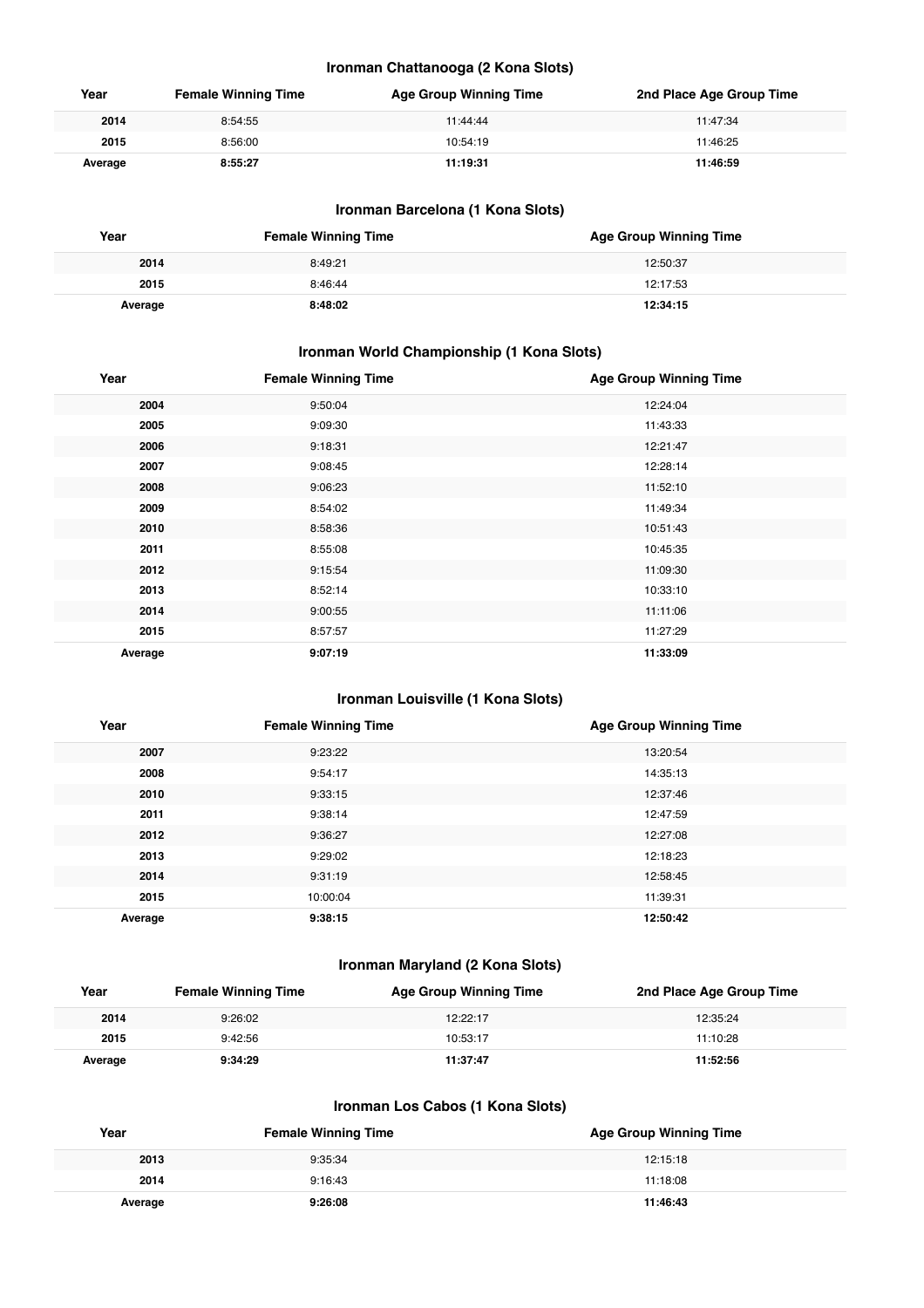#### **Ironman Florida (1 Kona Slots)**

| Year    | <b>Female Winning Time</b> | <b>Age Group Winning Time</b> |
|---------|----------------------------|-------------------------------|
| 2004    | 9:28:54                    | 12:58:35                      |
| 2005    | 9:33:09                    | 14:18:27                      |
| 2006    | 9:28:28                    | 13:53:06                      |
| 2007    | 9:05:35                    | 12:33:14                      |
| 2008    | 9:07:48                    | 11:43:58                      |
| 2009    | 9:08:38                    | 10:47:46                      |
| 2010    | 9:07:49                    | 10:50:21                      |
| 2011    | 8:55:10                    | 11:38:45                      |
| 2012    | 8:51:35                    | 11:01:08                      |
| 2013    | 8:43:07                    | 10:49:26                      |
| 2014    | 8:01:47                    | 9:49:33                       |
| Average | 9:02:54                    | 11:51:18                      |

#### **Ironman Fortaleza (1 Kona Slots)**

| Year    | <b>Female Winning Time</b> | <b>Age Group Winning Time</b> |
|---------|----------------------------|-------------------------------|
| 2014    | 9:09:20                    | 12:06:04                      |
| Average | 9:09:20                    | 12:06:04                      |

#### **Ironman Malaysia (1 Kona Slots)**

| Year    | <b>Female Winning Time</b> | <b>Age Group Winning Time</b> |
|---------|----------------------------|-------------------------------|
| 2014    | 9:26:38                    | 15:15:57                      |
| Average | 9:26:38                    | 15:15:57                      |

#### **Ironman Arizona (1 Kona Slots)**

| Year    | <b>Female Winning Time</b> | <b>Age Group Winning Time</b> |
|---------|----------------------------|-------------------------------|
| 2005    | 9:44:02                    | 13:17:32                      |
| 2006    | 9:12:53                    | 14:03:00                      |
| 2007    | 9:36:40                    | 12:50:34                      |
| 2008    | 9:21:06                    | 12:57:08                      |
| 2009    | 9:21:06                    | 12:57:08                      |
| 2010    | 9:09:19                    | 11:40:42                      |
| 2011    | 8:36:13                    | 11:16:58                      |
| 2012    | 9:01:41                    | 11:06:12                      |
| 2013    | 8:52:49                    | 11:25:52                      |
| 2014    | 8:50:41                    | 12:05:57                      |
| Average | 9:10:39                    | 12:22:06                      |

#### **Ironman Cozumel (1 Kona Slots)**

| Year    | <b>Female Winning Time</b> | <b>Age Group Winning Time</b> |  |
|---------|----------------------------|-------------------------------|--|
| 2009    | 9:06:58                    | 13:23:40                      |  |
| 2010    | 9:07:08                    | 12:23:12                      |  |
| 2011    | 9:14:08                    | 13:02:06                      |  |
| 2012    | 9:15:38                    | 11:36:37                      |  |
| 2013    | 8:52:28                    | 12:11:37                      |  |
| 2014    | 9:14:07                    | 11:45:19                      |  |
| Average | 9:08:24                    | 12:23:45                      |  |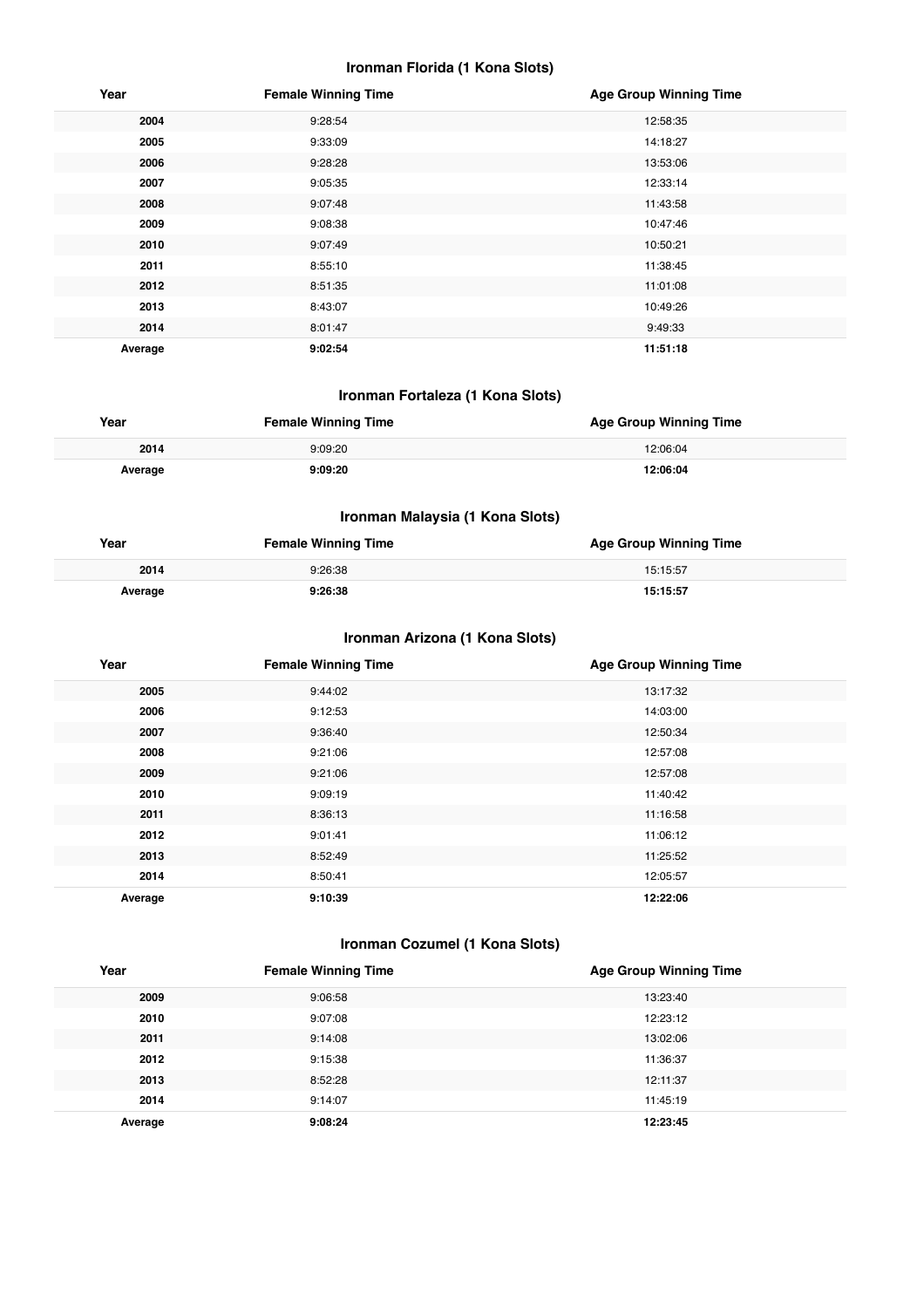#### **Ironman Western Australia (1 Kona Slots)**

| Year    | <b>Female Winning Time</b> | <b>Age Group Winning Time</b> |
|---------|----------------------------|-------------------------------|
| 2004    | 9:03:37                    | 12:01:14                      |
| 2005    | 9:31:32                    | 15:23:51                      |
| 2006    | 9:10:01                    | 11:59:03                      |
| 2007    | 9:00:55                    | 14:01:17                      |
| 2008    | 8:59:24                    | 12:48:37                      |
| 2009    | 9:16:52                    | 12:24:46                      |
| 2010    | 9:19:44                    | 11:58:54                      |
| 2011    | 9:25:38                    | 12:07:50                      |
| 2012    | 9:13:00                    | 10:47:36                      |
| 2013    | 8:59:44                    | 10:33:23                      |
| 2014    | 8:56:34                    | 10:53:08                      |
| Average | 9:10:38                    | 12:16:19                      |

#### **Ironman New Zealand (1 Kona Slots)**

| Year    | <b>Female Winning Time</b> | <b>Age Group Winning Time</b> |
|---------|----------------------------|-------------------------------|
| 2003    | 9:17:55                    | 13:27:24                      |
| 2004    | 9:22:23                    | 12:50:31                      |
| 2005    | 9:30:13                    | 12:30:29                      |
| 2007    | 9:20:01                    | 13:37:22                      |
| 2008    | 9:16:00                    | 13:32:21                      |
| 2009    | 9:18:25                    | 13:08:45                      |
| 2010    | 9:14:35                    | 11:35:07                      |
| 2011    | 9:28:24                    | 12:41:00                      |
| 2013    | 9:17:10                    | 12:25:00                      |
| 2014    | 9:08:46                    | 10:59:16                      |
| 2015    | 9:05:45                    | 11:20:41                      |
| Average | 9:18:08                    | 12:33:26                      |

#### **Ironman Melbourne (1 Kona Slots)**

| Year    | <b>Female Winning Time</b> | <b>Age Group Winning Time</b> |
|---------|----------------------------|-------------------------------|
| 2012    | 8:34:51                    | 11:57:15                      |
| 2014    | 8:57:57                    | 10:33:25                      |
| 2015    | 8:52:51                    | 12:00:54                      |
| Average | 8:48:33                    | 11:30:31                      |

#### **Ironman South Africa (1 Kona Slots)**

| Year    | <b>Female Winning Time</b> | <b>Age Group Winning Time</b> |
|---------|----------------------------|-------------------------------|
| 2008    | 9:27:48                    | 12:41:50                      |
| 2009    | 9:16:32                    | 14:48:02                      |
| 2010    | 9:16:55                    | 12:49:20                      |
| 2011    | 8:33:56                    | 13:56:40                      |
| 2012    | 9:47:10                    | 15:16:50                      |
| 2013    | 9:10:58                    | 12:46:22                      |
| 2014    | 9:31:54                    | 12:00:59                      |
| 2015    | 9:26:56                    | 12:35:52                      |
| Average | 9:19:01                    | 13:21:59                      |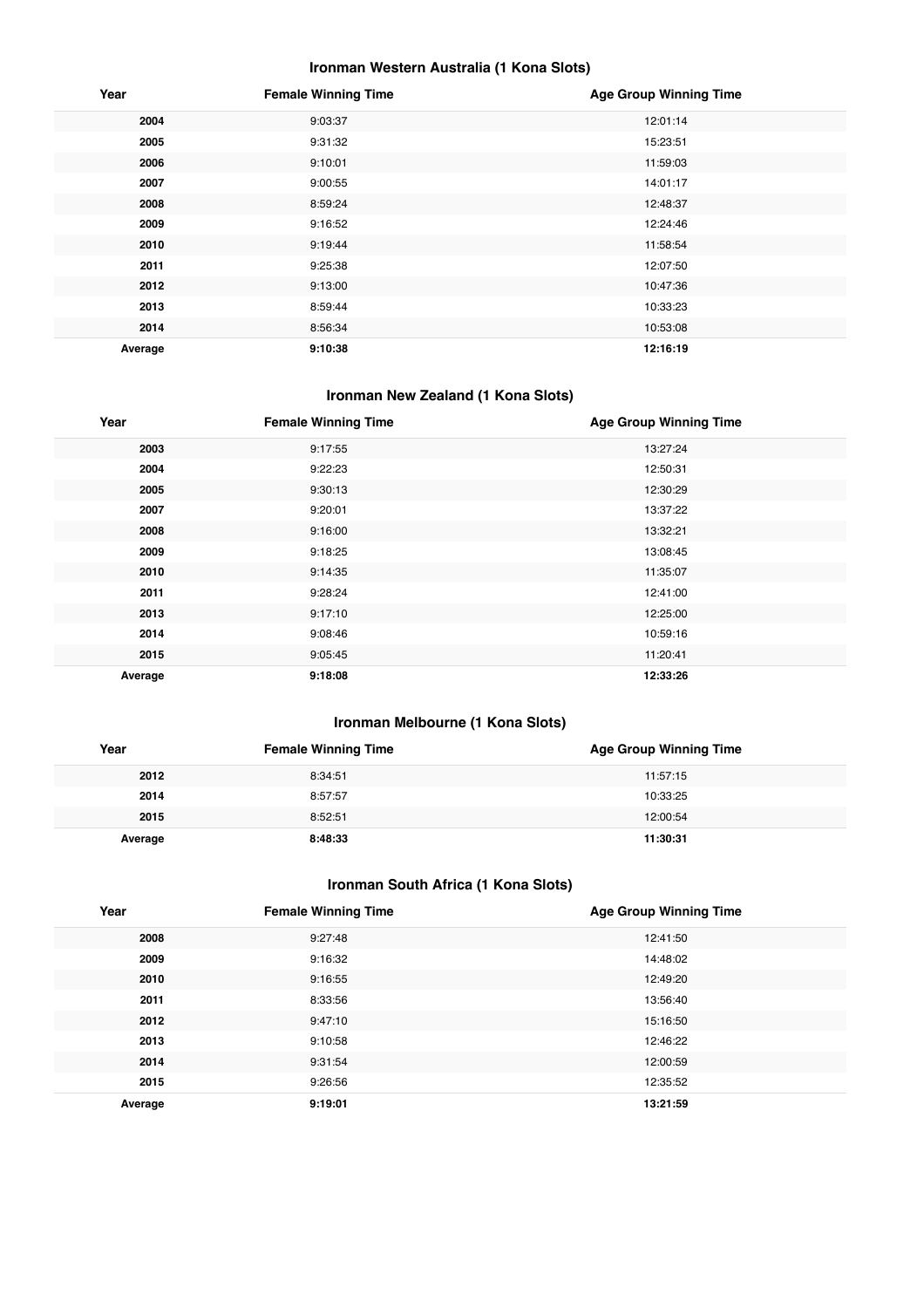#### **Ironman Australia (1 Kona Slots)**

| Year    | <b>Female Winning Time</b> | <b>Age Group Winning Time</b> |
|---------|----------------------------|-------------------------------|
| 2005    | 9:13:20                    | 12:01:33                      |
| 2006    | 9:19:44                    | 12:19:07                      |
| 2007    | 9:12:59                    | 12:41:42                      |
| 2008    | 9:03:55                    | 13:10:44                      |
| 2009    | 8:57:10                    | 13:26:53                      |
| 2010    | 9:23:46                    | 13:38:04                      |
| 2011    | 9:29:54                    | 14:18:25                      |
| 2012    | 9:34:57                    | 10:59:32                      |
| 2013    | 9:34:55                    | 11:53:45                      |
| 2014    | 9:28:43                    | 12:03:40                      |
| 2015    | 9:38:24                    | 11:34:15                      |
| Average | 9:21:37                    | 12:33:25                      |

#### **Ironman Texas (2 Kona Slots)**

| Year    | <b>Female Winning Time</b> | <b>Age Group Winning Time</b> | 2nd Place Age Group Time |
|---------|----------------------------|-------------------------------|--------------------------|
| 2011    | 8:57:51                    | 10:59:53                      | 11:22:36                 |
| 2012    | 8:54:58                    | 11:40:15                      | 12:47:38                 |
| 2013    | 8:49:14                    | 11:24:55                      | 12:12:28                 |
| 2014    | 8:54:42                    | 13:15:00                      | 13:18:41                 |
| 2015    | 8:55:19                    | 10:58:14                      | 11:18:35                 |
| Average | 8:54:24                    | 11:39:39                      | 12:11:59                 |

#### **Ironman Lanzarote (1 Kona Slots)**

| Year    | <b>Female Winning Time</b> | <b>Age Group Winning Time</b> |
|---------|----------------------------|-------------------------------|
| 2008    | 10:02:27                   | 14:18:39                      |
| 2009    | 9:54:57                    | 13:27:12                      |
| 2010    | 10:03:52                   | 14:46:12                      |
| 2011    | 9:43:39                    | 13:05:56                      |
| 2012    | 9:58:06                    | 11:41:01                      |
| 2013    | 9:37:34                    | 12:56:22                      |
| 2014    | 9:41:40                    | 12:25:11                      |
| 2015    | 9:56:03                    | 13:27:31                      |
| Average | 9:52:17                    | 13:16:00                      |

#### **Ironman Brazil (1 Kona Slots)**

| Year    | <b>Female Winning Time</b> | <b>Age Group Winning Time</b> |
|---------|----------------------------|-------------------------------|
| 2007    | 9:12:40                    | 14:48:44                      |
| 2008    | 9:42:50                    | 15:39:01                      |
| 2009    | 9:10:15                    | 11:19:42                      |
| 2010    | 9:19:13                    | 12:51:12                      |
| 2011    | 12:40:07                   | 14:25:50                      |
| 2012    | 9:17:42                    | 12:51:25                      |
| 2013    | 9:05:53                    | 11:18:59                      |
| 2014    | 8:56:32                    | 11:43:12                      |
| 2015    | 8:59:08                    | 13:42:25                      |
| Average | 9:36:02                    | 13:11:10                      |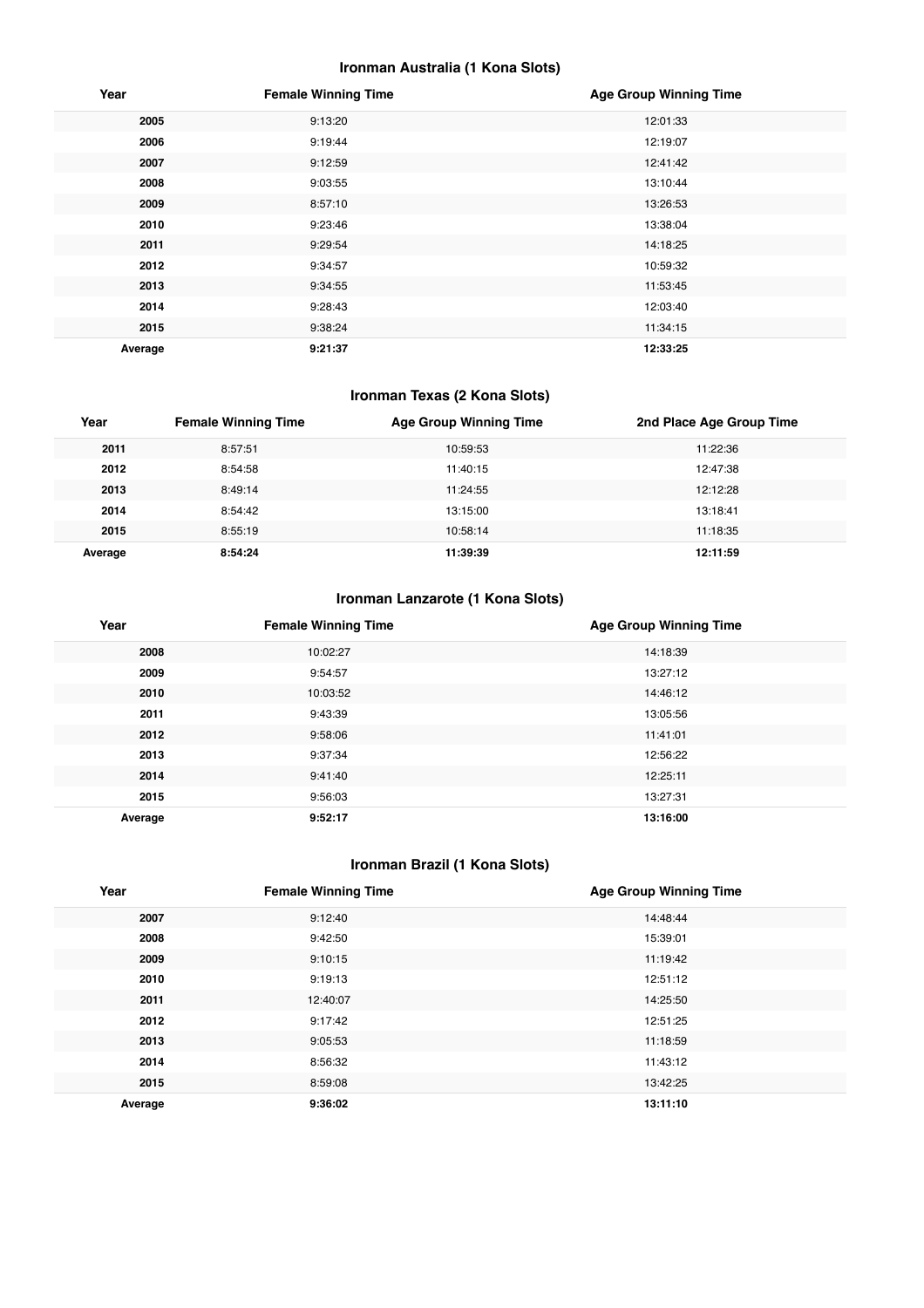#### **Ironman France (1 Kona Slots)**

| Year    | <b>Female Winning Time</b> | <b>Age Group Winning Time</b> |
|---------|----------------------------|-------------------------------|
| 2007    | 9:49:11                    | 14:10:17                      |
| 2009    | 9:30:29                    | 13:49:32                      |
| 2011    | 9:34:31                    | 12:17:58                      |
| 2012    | 9:16:05                    | 12:19:54                      |
| 2013    | 9:12:54                    | 13:03:39                      |
| 2014    | 9:12:21                    | 12:39:57                      |
| 2015    | 9:24:50                    | 12:27:17                      |
| Average | 9:25:45                    | 12:58:22                      |

#### **Ironman Cairns (1 Kona Slots)**

| Year    | <b>Female Winning Time</b> | <b>Age Group Winning Time</b> |
|---------|----------------------------|-------------------------------|
| 2012    | 9:21:00                    | 15:32:26                      |
| 2013    | 9:19:51                    | 12:02:08                      |
| 2014    | 9:16:58                    | 11:09:57                      |
| 2015    | 9:11:49                    | 11:41:41                      |
| Average | 9:17:24                    | 12:36:33                      |

#### **Ironman Austria (1 Kona Slots)**

| Year    | <b>Female Winning Time</b> | <b>Age Group Winning Time</b> |
|---------|----------------------------|-------------------------------|
| 2005    | 9:07:04                    | 12:22:01                      |
| 2006    | 9:12:09                    | 14:03:56                      |
| 2007    | 9:08:47                    | 16:42:21                      |
| 2008    | 8:47:26                    | 12:25:55                      |
| 2009    | 8:50:13                    | 15:10:04                      |
| 2010    | 9:18:50                    | 13:25:06                      |
| 2011    | 8:43:34                    | 11:14:50                      |
| 2012    | 9:09:58                    | 12:51:40                      |
| 2013    | 8:59:31                    | 11:48:23                      |
| 2014    | 8:42:42                    | 11:55:24                      |
| 2015    |                            | 12:09:01                      |
| Average | 8:10:55                    | 13:06:14                      |

#### **Ironman Frankfurt (1 Kona Slots)**

| Year    | <b>Female Winning Time</b> | <b>Age Group Winning Time</b> |
|---------|----------------------------|-------------------------------|
| 2003    | 9:03:11                    | 13:57:03                      |
| 2005    | 9:15:31                    | 14:44:41                      |
| 2006    | 9:16:17                    | 14:20:28                      |
| 2007    | 9:04:11                    | 12:06:09                      |
| 2008    | 8:51:24                    | 11:37:31                      |
| 2009    | 8:58:08                    | 13:50:03                      |
| 2010    | 9:04:27                    | 12:20:13                      |
| 2011    | 9:12:13                    | 13:01:03                      |
| 2012    | 8:52:33                    | 11:23:18                      |
| 2013    | 8:56:01                    | 10:59:49                      |
| 2014    | 8:52:40                    | 11:19:19                      |
| 2015    | 8:51:00                    | 12:14:25                      |
| Average | 9:01:28                    | 12:39:30                      |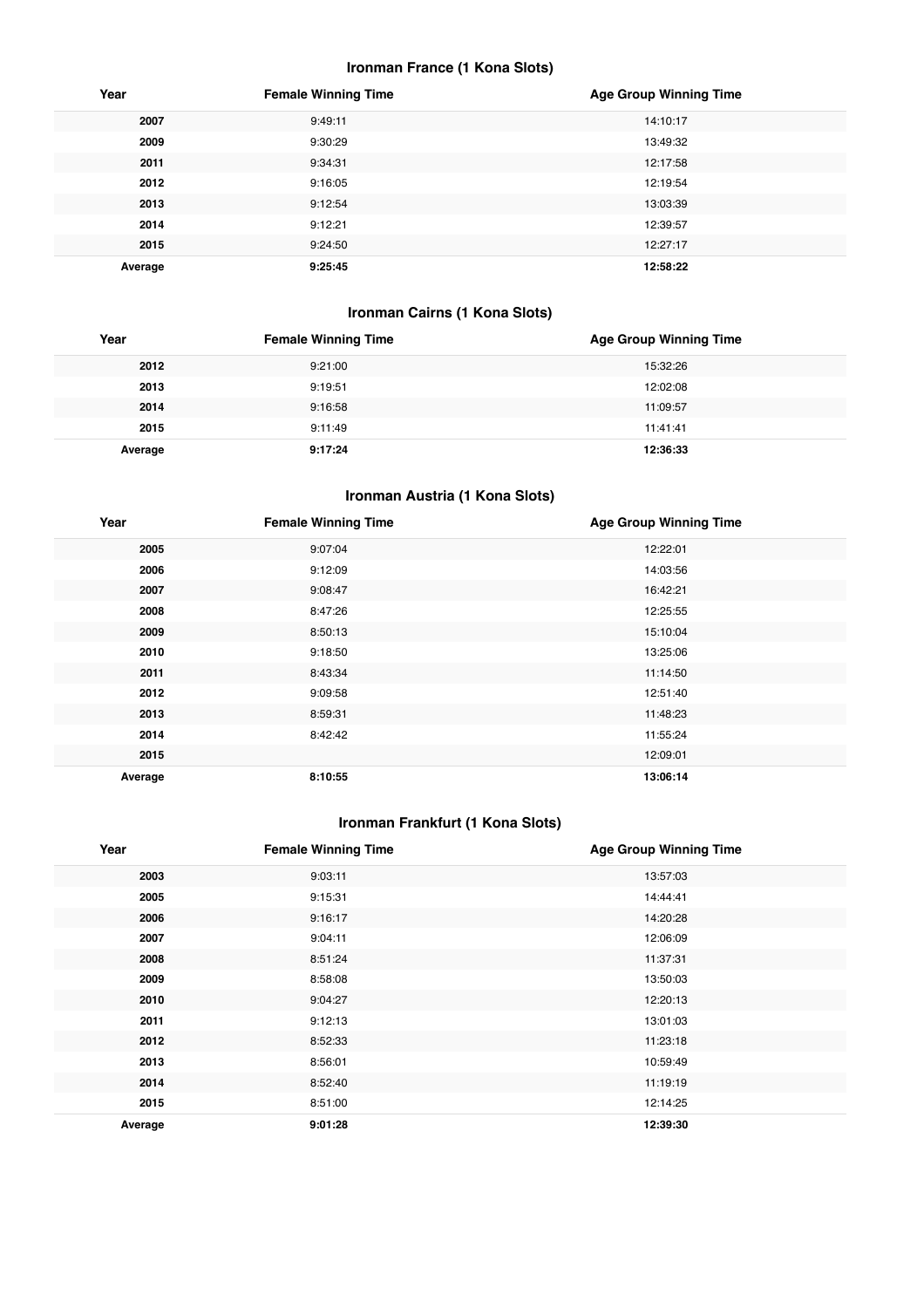#### **Ironman UK (1 Kona Slots)**

| Year    | <b>Female Winning Time</b> | <b>Age Group Winning Time</b> |
|---------|----------------------------|-------------------------------|
| 2007    | 9:36:13                    | 10:37:44                      |
| 2008    | 9:49:06                    | 14:55:58                      |
| 2009    | 9:33:59                    | 14:12:18                      |
| 2010    | 10:01:02                   | 12:42:02                      |
| 2012    | 10:08:44                   | 14:42:31                      |
| 2013    | 9:29:12                    | 11:59:02                      |
| 2014    | 9:52:12                    | 13:37:14                      |
| 2015    | 9:31:58                    | 12:38:33                      |
| Average | 9:45:18                    | 13:10:40                      |

#### **Ironman Lake Placid (1 Kona Slots)**

| Year    | <b>Female Winning Time</b> | <b>Age Group Winning Time</b> |
|---------|----------------------------|-------------------------------|
| 2002    | 9:29:41                    | 12:38:21                      |
| 2003    | 9:51:55                    | 13:00:31                      |
| 2004    | 9:24:42                    | 12:55:32                      |
| 2006    | 10:11:35                   | 12:35:15                      |
| 2007    | 9:40:20                    | 14:06:24                      |
| 2008    | 9:51:00                    | 13:09:28                      |
| 2009    | 9:29:36                    | 13:38:43                      |
| 2010    | 9:27:30                    | 12:05:21                      |
| 2011    | 9:19:03                    | 12:28:03                      |
| 2012    | 9:47:39                    | 12:19:37                      |
| 2013    | 9:35:06                    | 11:28:52                      |
| 2014    | 9:28:28                    | 11:35:24                      |
| 2015    | 10:13:19                   | 11:48:10                      |
| Average | 9:40:45                    | 12:36:07                      |

#### **Ironman Switzerland (1 Kona Slots)**

| Year    | <b>Female Winning Time</b> | <b>Age Group Winning Time</b> |
|---------|----------------------------|-------------------------------|
| 2005    | 9:10:54                    | 13:37:47                      |
| 2006    | 9:24:18                    | 13:34:49                      |
| 2007    | 9:20:43                    | 14:35:30                      |
| 2008    | 9:30:12                    | 12:17:20                      |
| 2009    | 9:14:35                    | 12:14:32                      |
| 2010    | 9:00:04                    | 12:36:20                      |
| 2011    | 9:03:26                    | 12:14:08                      |
| 2012    | 9:20:16                    | 11:29:37                      |
| 2013    | 9:21:31                    | 11:59:17                      |
| 2014    | 9:13:30                    | 12:31:31                      |
| 2015    | 9:21:05                    | 12:34:20                      |
| Average | 9:16:24                    | 12:42:17                      |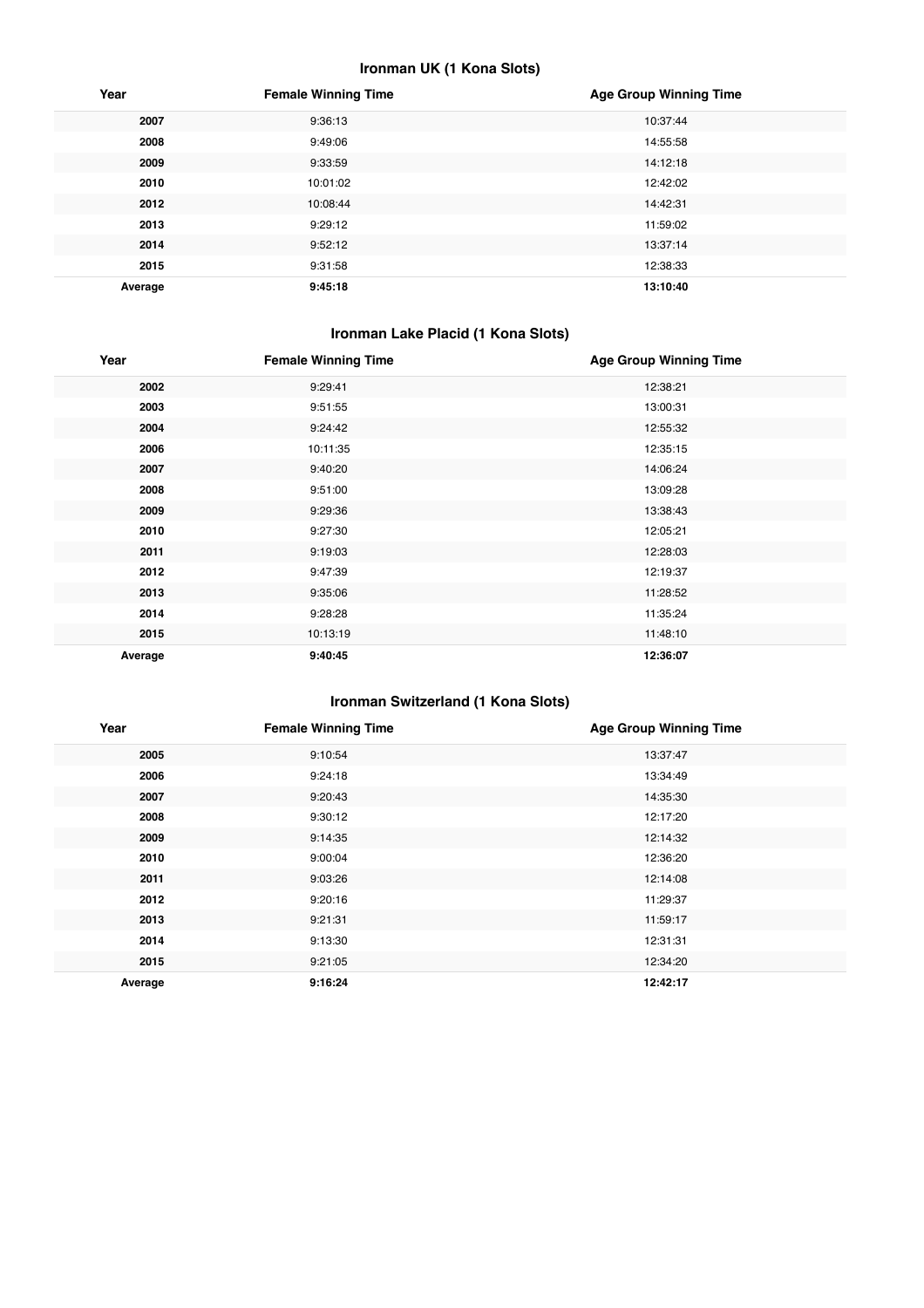#### **Ironman Canada (1 Kona Slots)**

| Year    | <b>Female Winning Time</b> | <b>Age Group Winning Time</b> |
|---------|----------------------------|-------------------------------|
| 2004    | 9:16:02                    | 12:26:36                      |
| 2005    | 9:51:31                    | 12:37:36                      |
| 2006    | 9:25:13                    | 11:34:36                      |
| 2007    | 9:41:01                    | 11:44:17                      |
| 2008    | 9:17:58                    | 12:11:01                      |
| 2009    | 9:11:20                    | 11:19:48                      |
| 2010    | 9:13:46                    | 11:06:00                      |
| 2011    | 9:03:13                    | 12:22:15                      |
| 2012    | 9:44:58                    | 11:30:45                      |
| 2013    | 9:28:13                    | 11:16:29                      |
| 2014    | 9:46:58                    | 12:33:55                      |
| 2015    | 9:46:19                    | 12:47:40                      |
| Average | 9:28:52                    | 11:57:34                      |

#### **Ironman Maastricht-Limburg (1 Kona Slots)**

| Year    | <b>Female Winning Time</b> | <b>Age Group Winning Time</b> |
|---------|----------------------------|-------------------------------|
| 2015    | 9:39:24                    | 12:39:06                      |
| Average | 9:39:24                    | 12:39:06                      |

#### **Ironman Boulder (1 Kona Slots)**

| Year    | <b>Female Winning Time</b> | <b>Age Group Winning Time</b> |
|---------|----------------------------|-------------------------------|
| 2014    | 9:19:54                    | 13:17:56                      |
| 2015    | 9:53:41                    | 11:40:48                      |
| Average | 9:36:47                    | 12:29:22                      |

#### **Ironman Sweden (1 Kona Slots)**

| Year    | <b>Female Winning Time</b> | <b>Age Group Winning Time</b> |
|---------|----------------------------|-------------------------------|
| 2012    | 9:13:27                    | 13:42:10                      |
| 2013    | 8:54:01                    | 12:16:34                      |
| 2014    | 8:56:50                    | 12:16:21                      |
| 2015    | 9:12:27                    | 11:57:46                      |
| Average | 9:04:11                    | 12:33:12                      |

#### **Ironman Copenhagen (1 Kona Slots)**

| Year    | <b>Female Winning Time</b> | <b>Age Group Winning Time</b> |
|---------|----------------------------|-------------------------------|
| 2014    | 8:53:33                    | 11:46:39                      |
| 2015    | 8:59:49                    | 11:31:10                      |
| Average | 8:56:41                    | 11:38:54                      |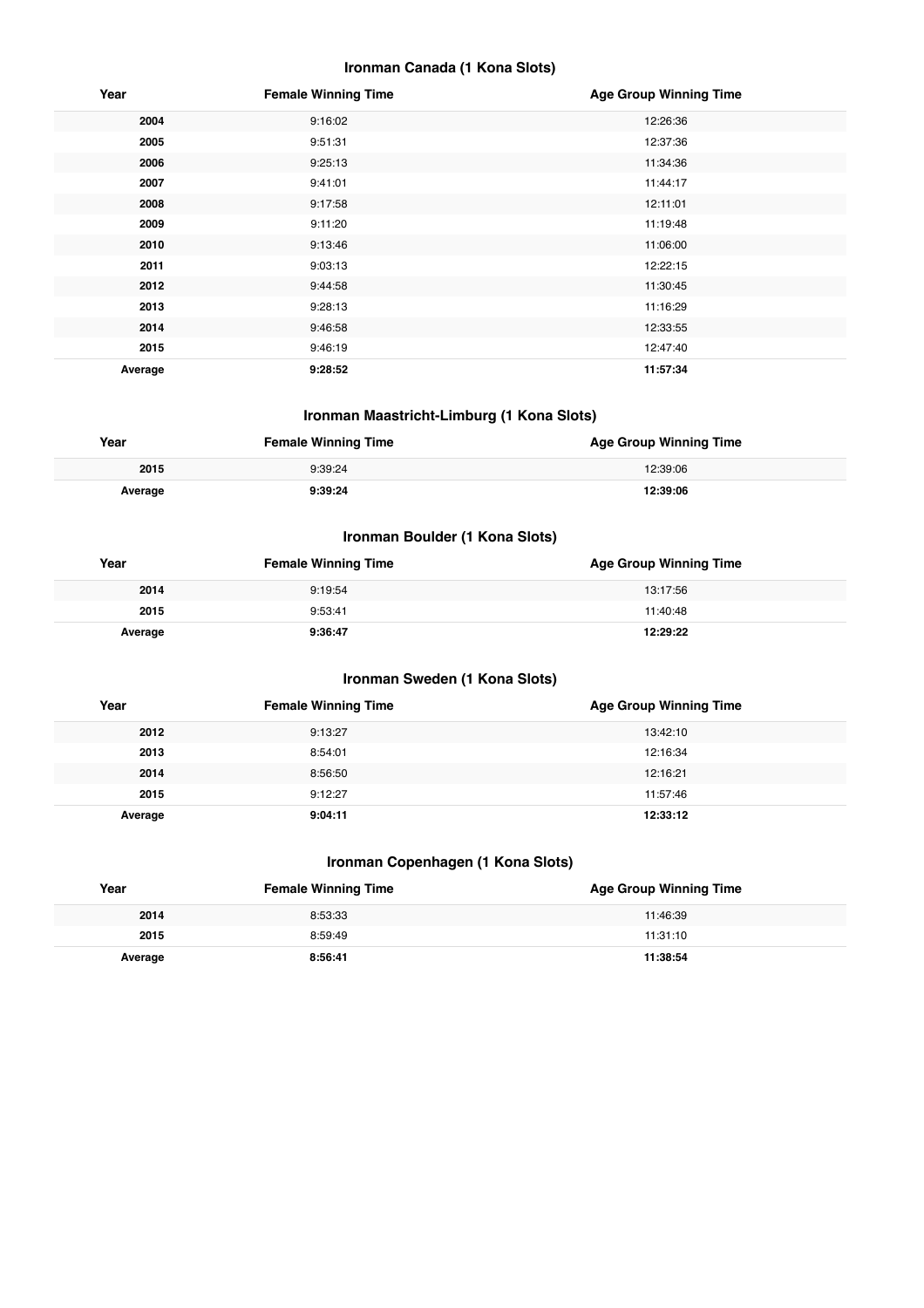#### **Ironman Coeur d'Alene (1 Kona Slots)**

| Year    | <b>Female Winning Time</b> | <b>Age Group Winning Time</b> |
|---------|----------------------------|-------------------------------|
| 2003    | 9:42:08                    | 14:13:19                      |
| 2005    | 9:59:08                    | 12:09:36                      |
| 2006    | 9:31:07                    | 13:59:43                      |
| 2007    | 10:27:55                   | 14:07:43                      |
| 2008    | 9:38:58                    | 13:54:11                      |
| 2009    | 9:23:21                    | 12:16:40                      |
| 2010    | 9:17:54                    | 12:29:26                      |
| 2011    | 9:16:40                    | 12:32:29                      |
| 2012    | 9:21:44                    | 13:02:31                      |
| 2013    | 9:16:02                    | 12:04:57                      |
| 2014    | 9:34:32                    | 12:25:22                      |
| 2015    | 9:23:27                    | 13:15:47                      |
| Average | 9:34:24                    | 13:02:38                      |

#### **Ironman Mont-Tremblant (1 Kona Slots)**

| Year    | <b>Female Winning Time</b> | <b>Age Group Winning Time</b> |
|---------|----------------------------|-------------------------------|
| 2012    | 9:30:46                    | 11:33:28                      |
| 2013    | 9:07:56                    | 11:12:46                      |
| 2014    | 9:40:26                    | 11:24:46                      |
| 2015    | 9:09:05                    | 11:29:43                      |
| Average | 9:22:03                    | 11:25:10                      |

Results from Ironman.com. Tables compiled by Russ Cox (russell.m.cox@gmail.com) for www.coachcox.co.uk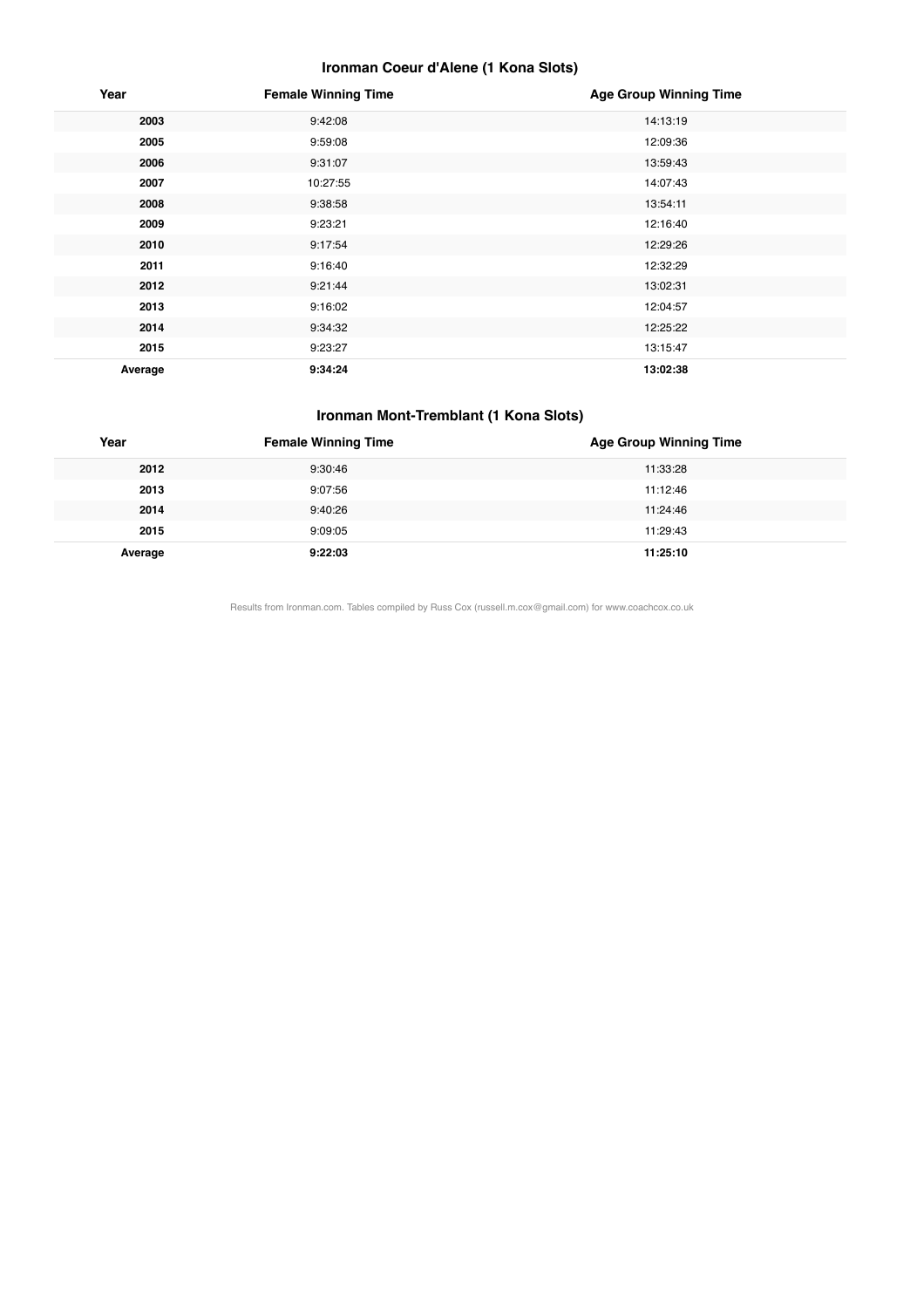## F55-59 Average Top 10 and Kona Qualifying Splits

| <b>Ironman Vichy</b>          |                     |                     |                    |                        |  |
|-------------------------------|---------------------|---------------------|--------------------|------------------------|--|
| <b>Position</b>               | <b>Average Swim</b> | <b>Average Bike</b> | <b>Average Run</b> | <b>Average Overall</b> |  |
| <b>Female Winner</b>          | 1:03:09             | 5:10:51             | 3:05:46            | 9:25:27                |  |
| <b>1st Age Grouper</b>        | 1:16:18             | 6:05:58             | 4:54:30            | 12:25:53               |  |
| 2nd Age Grouper               | 1:33:11             | 7:15:49             | 6:04:48            | 15:27:41               |  |
| 3rd Age Grouper               | 1:25:25             | 8:04:26             | 5:42:49            | 15:35:57               |  |
| 4th Age Grouper               | 1:54:28             | 7:51:02             | 5:33:05            | 15:38:41               |  |
| <b>Kona Qualifier Average</b> | 1:16:18             | 6:05:58             | 4:54:30            | 12:25:53               |  |
| Top 10 Age Grouper Average    | 1:32:20             | 7:19:18             | 5:33:48            | 14:47:03               |  |

#### **Ironman Muskoka**

| <b>Position</b>               | <b>Average Swim</b> | <b>Average Bike</b> | <b>Average Run</b> | <b>Average Overall</b> |
|-------------------------------|---------------------|---------------------|--------------------|------------------------|
| <b>Female Winner</b>          | 1:01:18             | 5:25:40             | 3:20:47            | 9:53:37                |
| <b>1st Age Grouper</b>        | 1:14:01             | 6:15:45             | 4:28:35            | 12:07:36               |
| 2nd Age Grouper               | 1:14:50             | 6:23:48             | 4:21:33            | 12:11:15               |
| 3rd Age Grouper               | 1:11:43             | 6:22:27             | 4:56:22            | 12:39:19               |
| 4th Age Grouper               | 1:26:42             | 6:39:47             | 4:30:29            | 12:55:23               |
| 5th Age Grouper               | 1:18:11             | 6:22:37             | 5:07:54            | 13:04:45               |
| 6th Age Grouper               | 1:29:16             | 6:57:09             | 4:35:05            | 13:17:31               |
| 7th Age Grouper               | 1:17:35             | 7:01:50             | 5:16:26            | 13:49:24               |
| 8th Age Grouper               | 1:29:50             | 7:13:45             | 5:29:18            | 14:31:06               |
| 9th Age Grouper               | 1:30:24             | 7:29:08             | 5:16:18            | 14:38:53               |
| 10th Age Grouper              | 1:37:19             | 7:26:04             | 5:22:25            | 14:43:52               |
| <b>Kona Qualifier Average</b> | 1:14:25             | 6:19:46             | 4:25:04            | 12:09:25               |
| Top 10 Age Grouper Average    | 1:22:59             | 6:49:14             | 4:56:26            | 13:23:54               |

#### **Ironman Wisconsin**

| <b>Position</b>               | <b>Average Swim</b> | <b>Average Bike</b> | <b>Average Run</b> | <b>Average Overall</b> |
|-------------------------------|---------------------|---------------------|--------------------|------------------------|
| <b>Female Winner</b>          | 0:56:57             | 5:23:15             | 3:20:35            | 9:47:49                |
| <b>1st Age Grouper</b>        | 1:20:37             | 6:46:04             | 4:54:25            | 13:17:09               |
| 2nd Age Grouper               | 1:23:29             | 6:49:19             | 5:03:03            | 13:32:03               |
| 3rd Age Grouper               | 1:25:31             | 7:04:02             | 5:07:54            | 13:56:31               |
| 4th Age Grouper               | 1:23:10             | 6:57:05             | 5:15:19            | 13:53:43               |
| 5th Age Grouper               | 1:29:46             | 7:02:19             | 5:26:11            | 14:18:31               |
| 6th Age Grouper               | 1:25:54             | 7:08:33             | 5:46:10            | 14:42:07               |
| 7th Age Grouper               | 1:30:18             | 7:06:01             | 5:48:43            | 14:45:00               |
| 8th Age Grouper               | 1:32:23             | 7:14:45             | 5:47:30            | 14:57:33               |
| 9th Age Grouper               | 1:30:50             | 7:28:31             | 6:00:57            | 15:19:20               |
| 10th Age Grouper              | 1:32:00             | 7:25:24             | 5:49:53            | 15:09:15               |
| <b>Kona Qualifier Average</b> | 1:20:37             | 6:46:04             | 4:54:25            | 13:17:09               |
| Top 10 Age Grouper Average    | 1:26:44             | 7:03:56             | 5:26:21            | 14:16:13               |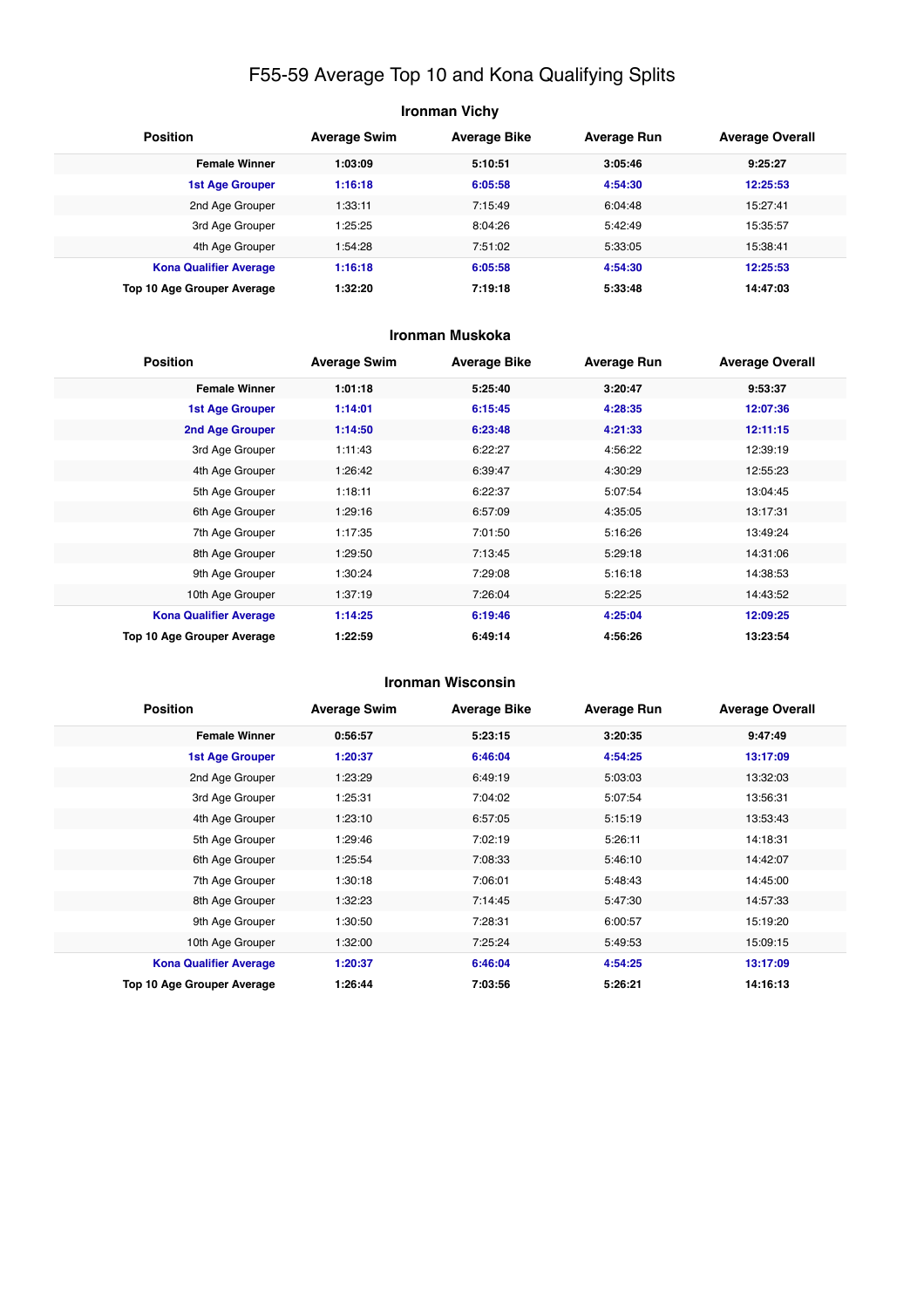#### **Ironman Wales**

| <b>Position</b>               | <b>Average Swim</b> | <b>Average Bike</b> | <b>Average Run</b> | <b>Average Overall</b> |
|-------------------------------|---------------------|---------------------|--------------------|------------------------|
| <b>Female Winner</b>          | 0:58:39             | 5:42:08             | 3:18:40            | 10:09:10               |
| <b>1st Age Grouper</b>        | 1:21:35             | 7:49:44             | 4:44:11            | 14:19:25               |
| 2nd Age Grouper               | 1:28:23             | 8:16:41             | 5:10:12            | 15:20:28               |
| 3rd Age Grouper               | 1:27:42             | 7:51:55             | 5:37:17            | 15:20:40               |
| 4th Age Grouper               | 1:26:05             | 7:58:20             | 5:38:11            | 15:30:09               |
| 5th Age Grouper               | 1:31:44             | 8:10:48             | 5:29:04            | 15:47:31               |
| 6th Age Grouper               | 1:27:58             | 8:02:27             | 5:57:29            | 15:51:58               |
| <b>Kona Qualifier Average</b> | 1:21:35             | 7:49:44             | 4:44:11            | 14:19:25               |
| Top 10 Age Grouper Average    | 1:26:04             | 8:01:50             | 5:11:25            | 15:04:41               |

#### **Ironman Lake Tahoe**

| <b>Position</b>               | <b>Average Swim</b> | <b>Average Bike</b> | <b>Average Run</b> | <b>Average Overall</b> |
|-------------------------------|---------------------|---------------------|--------------------|------------------------|
| <b>Female Winner</b>          | 0:59:46             | 5:34:49             | 3:33:30            | 10:13:54               |
| <b>1st Age Grouper</b>        | 1:23:24             | 7:10:33             | 5:22:23            | 14:11:35               |
| 2nd Age Grouper               | 1:17:05             | 7:03:00             | 5:39:03            | 14:15:27               |
| 3rd Age Grouper               | 1:11:43             | 7:10:47             | 5:35:05            | 14:19:38               |
| 4th Age Grouper               | 1:25:31             | 7:17:06             | 5:26:03            | 14:28:39               |
| 5th Age Grouper               | 1:25:45             | 7:32:51             | 5:59:52            | 15:17:34               |
| 6th Age Grouper               | 1:26:59             | 7:36:28             | 6:07:39            | 15:35:46               |
| 7th Age Grouper               | 1:26:18             | 8:02:30             | 5:55:30            | 15:54:56               |
| 8th Age Grouper               | 1:24:50             | 8:08:37             | 6:08:27            | 16:12:05               |
| 9th Age Grouper               | 1:32:03             | 8:01:48             | 6:17:58            | 16:18:07               |
| 10th Age Grouper              | 1:22:25             | 7:53:25             | 6:42:38            | 16:27:46               |
| <b>Kona Qualifier Average</b> | 1:23:24             | 7:10:33             | 5:22:23            | 14:11:35               |
| Top 10 Age Grouper Average    | 1:23:36             | 7:35:42             | 5:55:28            | 15:18:09               |

#### **Ironman Mallorca**

| <b>Position</b>               | <b>Average Swim</b> | <b>Average Bike</b> | <b>Average Run</b> | <b>Average Overall</b> |
|-------------------------------|---------------------|---------------------|--------------------|------------------------|
| <b>Female Winner</b>          | 0:56:21             | 5:09:44             | 3:12:35            | 9:24:32                |
| <b>1st Age Grouper</b>        | 1:09:05             | 6:02:15             | 4:05:18            | 11:26:21               |
| 2nd Age Grouper               | 1:21:28             | 6:03:34             | 4:36:00            | 12:13:21               |
| 3rd Age Grouper               | 1:20:13             | 6:38:17             | 4:22:03            | 12:32:39               |
| 4th Age Grouper               | 1:08:09             | 6:47:44             | 5:13:24            | 13:23:11               |
| 5th Age Grouper               | 1:29:27             | 7:15:24             | 5:03:49            | 14:06:30               |
| 6th Age Grouper               | 1:17:49             | 7:45:47             | 5:14:05            | 14:43:02               |
| 7th Age Grouper               | 1:17:10             | 7:30:24             | 5:48:06            | 14:54:16               |
| 8th Age Grouper               | 1:36:01             | 6:53:38             | 6:51:50            | 15:37:36               |
| <b>Kona Qualifier Average</b> | 1:09:05             | 6:02:15             | 4:05:18            | 11:26:21               |
| Top 10 Age Grouper Average    | 1:19:03             | 6:44:57             | 4:58:05            | 13:16:50               |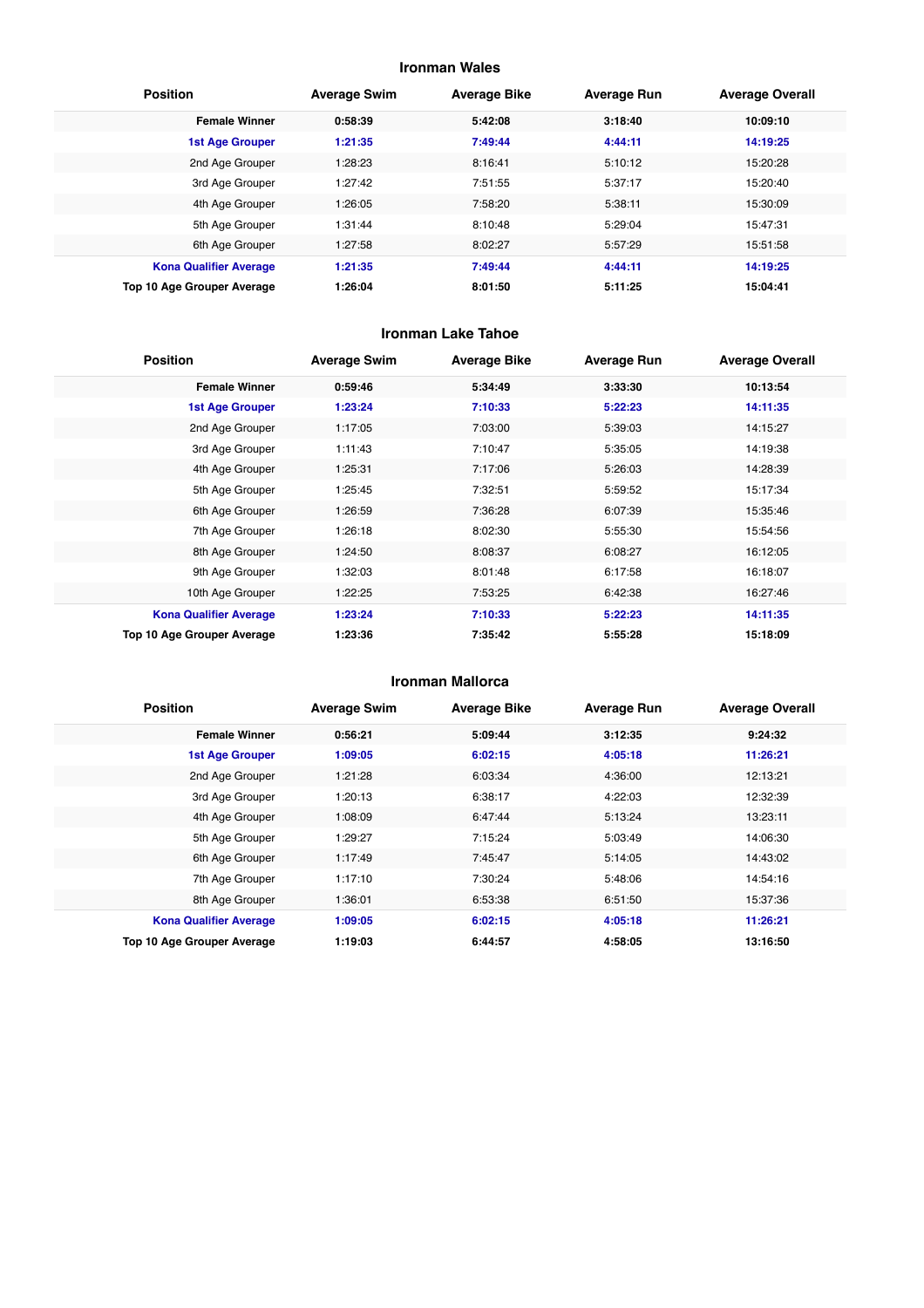#### **Ironman Chattanooga**

| <b>Position</b>               | <b>Average Swim</b> | <b>Average Bike</b> | <b>Average Run</b> | <b>Average Overall</b> |
|-------------------------------|---------------------|---------------------|--------------------|------------------------|
| <b>Female Winner</b>          | 0:44:53             | 4:55:39             | 3:10:10            | 8:55:27                |
| <b>1st Age Grouper</b>        | 0:56:32             | 5:43:37             | 4:29:14            | 11:19:31               |
| 2nd Age Grouper               | 1:05:25             | 6:00:00             | 4:27:21            | 11:46:59               |
| 3rd Age Grouper               | 1:04:00             | 6:08:37             | 4:42:45            | 12:09:51               |
| 4th Age Grouper               | 1:04:53             | 6:27:58             | 4:36:51            | 12:25:37               |
| 5th Age Grouper               | 1:06:36             | 6:25:46             | 5:02:51            | 12:48:58               |
| 6th Age Grouper               | 1:13:23             | 6:18:31             | 5:03:54            | 12:52:47               |
| 7th Age Grouper               | 1:05:06             | 6:09:42             | 5:28:17            | 13:00:06               |
| 8th Age Grouper               | 1:05:32             | 6:36:28             | 5:20:19            | 13:17:24               |
| 9th Age Grouper               | 1:06:14             | 6:40:10             | 5:21:02            | 13:21:54               |
| 10th Age Grouper              | 1:03:02             | 6:29:46             | 5:36:05            | 13:25:52               |
| <b>Kona Qualifier Average</b> | 1:00:59             | 5:51:48             | 4:28:17            | 11:33:15               |
| Top 10 Age Grouper Average    | 1:05:04             | 6:18:03             | 5:00:52            | 12:38:54               |

#### **Ironman Barcelona**

| <b>Position</b>               | <b>Average Swim</b> | <b>Average Bike</b> | <b>Average Run</b> | <b>Average Overall</b> |
|-------------------------------|---------------------|---------------------|--------------------|------------------------|
| <b>Female Winner</b>          | 1:00:19             | 4:41:29             | 3:03:25            | 8:48:02                |
| <b>1st Age Grouper</b>        | 1:30:02             | 6:01:35             | 4:51:13            | 12:34:15               |
| 2nd Age Grouper               | 1:17:02             | 6:05:41             | 5:41:11            | 13:12:36               |
| 3rd Age Grouper               | 1:28:36             | 7:24:43             | 4:50:22            | 13:53:57               |
| 4th Age Grouper               | 1:27:15             | 6:27:31             | 6:13:17            | 14:17:04               |
| 5th Age Grouper               | 1:35:12             | 6:37:06             | 6:03:30            | 14:25:18               |
| 6th Age Grouper               | 1:24:10             | 7:03:57             | 5:55:57            | 14:37:11               |
| 7th Age Grouper               | 1:40:26             | 6:53:46             | 5:56:17            | 14:42:11               |
| 8th Age Grouper               | 1:34:49             | 6:10:08             | 7:01:48            | 14:56:43               |
| <b>Kona Qualifier Average</b> | 1:30:02             | 6:01:35             | 4:51:13            | 12:34:15               |
| Top 10 Age Grouper Average    | 1:28:22             | 6:33:40             | 5:40:48            | 13:53:05               |

#### **Ironman World Championship**

| <b>Position</b>               | <b>Average Swim</b> | <b>Average Bike</b> | <b>Average Run</b> | <b>Average Overall</b> |
|-------------------------------|---------------------|---------------------|--------------------|------------------------|
| <b>Female Winner</b>          | 0:57:25             | 5:01:56             | 2:59:45            | 9:03:53                |
| 1st Age Grouper               | 1:18:26             | 6:01:44             | 4:04:03            | 11:33:09               |
| 2nd Age Grouper               | 1:19:02             | 6:13:14             | 4:11:08            | 11:52:33               |
| 3rd Age Grouper               | 1:20:20             | 6:17:47             | 4:20:04            | 12:08:16               |
| 4th Age Grouper               | 1:20:11             | 6:19:20             | 4:27:27            | 12:17:43               |
| 5th Age Grouper               | 1:20:00             | 6:29:28             | 4:29:39            | 12:29:39               |
| 6th Age Grouper               | 1:26:42             | 6:38:47             | 4:24:45            | 12:41:32               |
| 7th Age Grouper               | 1:23:23             | 6:38:02             | 4:35:53            | 12:49:08               |
| 8th Age Grouper               | 1:21:42             | 6:42:08             | 4:42:51            | 12:58:50               |
| 9th Age Grouper               | 1:24:11             | 6:40:06             | 4:49:09            | 13:04:17               |
| 10th Age Grouper              | 1:24:23             | 6:45:13             | 4:49:41            | 13:11:14               |
| <b>Kona Qualifier Average</b> | 1:18:26             | 6:01:44             | 4:04:03            | 11:33:09               |
| Top 10 Age Grouper Average    | 1:21:50             | 6:28:35             | 4:29:28            | 12:30:38               |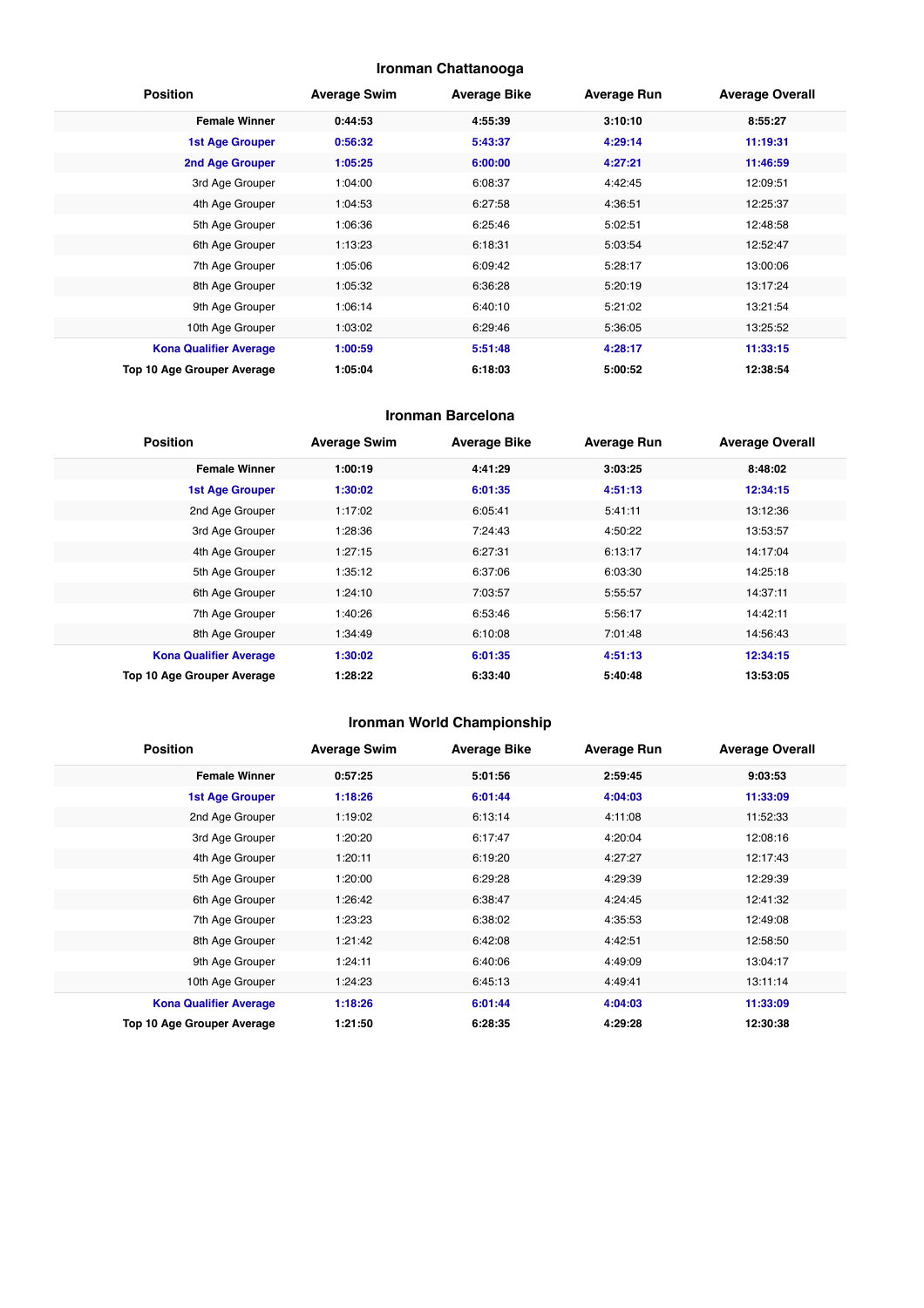#### **Ironman Louisville**

| <b>Position</b>               | <b>Average Swim</b> | <b>Average Bike</b> | <b>Average Run</b> | <b>Average Overall</b> |
|-------------------------------|---------------------|---------------------|--------------------|------------------------|
| <b>Female Winner</b>          | 0:53:32             | 5:16:29             | 3:19:50            | 9:36:15                |
| <b>1st Age Grouper</b>        | 1:21:27             | 6:18:29             | 4:56:33            | 12:50:42               |
| 2nd Age Grouper               | 1:26:15             | 6:37:07             | 4:55:00            | 13:12:48               |
| 3rd Age Grouper               | 1:23:42             | 6:28:20             | 5:21:26            | 13:32:06               |
| 4th Age Grouper               | 1:23:03             | 6:52:49             | 5:24:29            | 13:57:59               |
| 5th Age Grouper               | 1:23:45             | 6:53:57             | 5:48:01            | 14:22:18               |
| 6th Age Grouper               | 1:17:55             | 6:46:48             | 5:19:41            | 13:45:10               |
| 7th Age Grouper               | 1:19:20             | 6:48:40             | 5:41:37            | 14:07:50               |
| 8th Age Grouper               | 1:33:00             | 7:03:38             | 5:47:07            | 14:44:37               |
| 9th Age Grouper               | 1:27:55             | 6:57:39             | 6:13:48            | 14:58:07               |
| 10th Age Grouper              | 1:28:07             | 7:19:46             | 5:57:51            | 15:12:37               |
| <b>Kona Qualifier Average</b> | 1:21:27             | 6:18:29             | 4:56:33            | 12:50:42               |
| Top 10 Age Grouper Average    | 1:24:20             | 6:47:13             | 5:30:21            | 14:00:15               |

#### **Ironman Maryland**

| <b>Position</b>               | <b>Average Swim</b> | <b>Average Bike</b> | <b>Average Run</b> | <b>Average Overall</b> |
|-------------------------------|---------------------|---------------------|--------------------|------------------------|
| <b>Female Winner</b>          | 0:53:01             | 5:06:43             | 3:26:46            | 9:34:29                |
| <b>1st Age Grouper</b>        | 1:03:51             | 5:48:53             | 4:32:19            | 11:37:47               |
| 2nd Age Grouper               | 1:02:14             | 6:07:53             | 4:26:07            | 11:52:56               |
| 3rd Age Grouper               | 1:18:58             | 6:10:23             | 4:29:44            | 12:14:37               |
| 4th Age Grouper               | 1:09:09             | 6:06:39             | 5:06:28            | 12:41:04               |
| 5th Age Grouper               | 1:18:07             | 6:09:04             | 5:04:31            | 12:50:38               |
| 6th Age Grouper               | 1:19:26             | 6:21:03             | 5:12:13            | 13:09:11               |
| 7th Age Grouper               | 1:23:33             | 6:52:22             | 5:01:37            | 13:41:41               |
| 8th Age Grouper               | 1:36:19             | 6:28:29             | 5:16:23            | 13:43:15               |
| 9th Age Grouper               | 1:25:16             | 6:33:26             | 5:26:35            | 13:48:12               |
| 10th Age Grouper              | 1:31:39             | 6:39:16             | 5:16:34            | 13:50:43               |
| <b>Kona Qualifier Average</b> | 1:03:02             | 5:58:23             | 4:29:13            | 11:45:21               |
| Top 10 Age Grouper Average    | 1:18:51             | 6:19:45             | 4:59:15            | 12:57:00               |

#### **Ironman Los Cabos**

| <b>Position</b>               | <b>Average Swim</b> | <b>Average Bike</b> | <b>Average Run</b> | <b>Average Overall</b> |
|-------------------------------|---------------------|---------------------|--------------------|------------------------|
| <b>Female Winner</b>          | 0:53:11             | 5:06:17             | 6:23:48            | 9:26:08                |
| <b>1st Age Grouper</b>        | 1:15:26             | 6:14:04             | 4:09:54            | 11:46:43               |
| 2nd Age Grouper               | 1:15:58             | 6:25:11             | 5:05:48            | 12:57:47               |
| 3rd Age Grouper               | 1:29:32             | 7:33:54             | 4:50:41            | 13:11:28               |
| 4th Age Grouper               | 1:27:32             | 7:13:15             | 5:16:58            | 14:09:27               |
| 5th Age Grouper               | 1:28:13             | 7:04:48             | 6:51:00            | 15:38:30               |
| 6th Age Grouper               | 1:35:08             | 7:46:11             | 6:10:44            | 15:53:23               |
| 7th Age Grouper               | 1:23:27             | 8:45:34             | 5:57:32            | 16:34:09               |
| 8th Age Grouper               | 1:43:58             | 7:29:58             | 7:25:22            | 17:00:30               |
| <b>Kona Qualifier Average</b> | 1:15:26             | 6:14:04             | 4:09:54            | 11:46:43               |
| Top 10 Age Grouper Average    | 1:26:30             | 7:12:10             | 5:35:13            | 14:20:39               |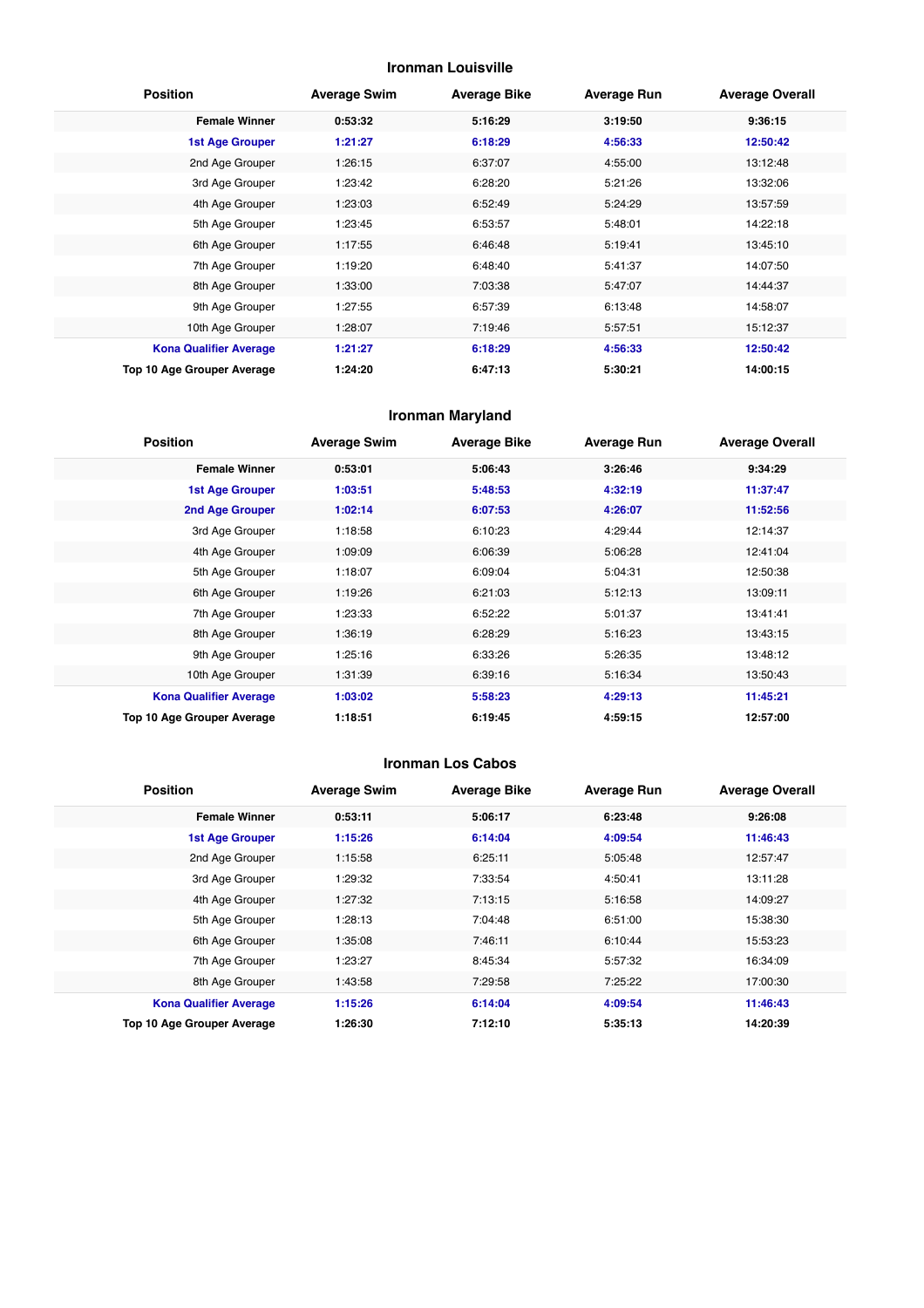#### **Ironman Florida**

| <b>Position</b>               | <b>Average Swim</b> | <b>Average Bike</b> | <b>Average Run</b> | <b>Average Overall</b> |
|-------------------------------|---------------------|---------------------|--------------------|------------------------|
| <b>Female Winner</b>          | 0:58:39             | 4:56:41             | 3:09:30            | 9:04:51                |
| <b>1st Age Grouper</b>        | 1:11:45             | 5:57:04             | 4:29:40            | 11:51:18               |
| 2nd Age Grouper               | 1:14:52             | 6:12:39             | 4:56:13            | 12:38:11               |
| 3rd Age Grouper               | 1:19:27             | 6:21:17             | 4:59:56            | 12:58:35               |
| 4th Age Grouper               | 1:16:17             | 6:33:40             | 5:15:43            | 13:22:35               |
| 5th Age Grouper               | 1:20:14             | 6:41:51             | 5:30:38            | 13:51:01               |
| 6th Age Grouper               | 1:22:34             | 6:47:08             | 5:49:53            | 14:18:11               |
| 7th Age Grouper               | 1:30:34             | 6:52:17             | 5:58:47            | 14:44:18               |
| 8th Age Grouper               | 1:25:03             | 7:11:13             | 5:52:37            | 14:49:32               |
| 9th Age Grouper               | 1:20:38             | 6:57:03             | 6:04:49            | 14:40:42               |
| 10th Age Grouper              | 1:25:55             | 7:10:21             | 5:57:12            | 14:53:49               |
| <b>Kona Qualifier Average</b> | 1:11:45             | 5:57:04             | 4:29:40            | 11:51:18               |
| Top 10 Age Grouper Average    | 1:20:19             | 6:37:44             | 5:26:00            | 13:41:56               |

#### **Ironman Fortaleza**

| <b>Position</b>               | <b>Average Swim</b> | <b>Average Bike</b> | <b>Average Run</b> | <b>Average Overall</b> |
|-------------------------------|---------------------|---------------------|--------------------|------------------------|
| <b>Female Winner</b>          | 0:51:52             | 4:57:46             | 3:15:59            | 9:09:20                |
| <b>1st Age Grouper</b>        | 1:08:06             | 6:14:02             | 4:38:23            | 12:06:04               |
| 2nd Age Grouper               | 1:40:16             | 7:17:05             | 5:40:49            | 14:49:18               |
| <b>Kona Qualifier Average</b> | 1:08:06             | 6:14:02             | 4:38:23            | 12:06:04               |
| Top 10 Age Grouper Average    | 1:24:11             | 6:45:33             | 5:09:36            | 13:27:41               |

#### **Ironman Malaysia**

| <b>Position</b>               | <b>Average Swim</b> | <b>Average Bike</b> | Average Run | <b>Average Overall</b> |
|-------------------------------|---------------------|---------------------|-------------|------------------------|
| <b>Female Winner</b>          | 0:59:11             | 4:58:44             | 3:23:11     | 9:26:38                |
| <b>1st Age Grouper</b>        | 1:18:07             | 7:31:31             | 6:13:29     | 15:15:57               |
| <b>Kona Qualifier Average</b> | 1:18:07             | 7:31:31             | 6:13:29     | 15:15:57               |

#### **Ironman Arizona**

| <b>Position</b>               | <b>Average Swim</b> | <b>Average Bike</b> | <b>Average Run</b> | <b>Average Overall</b> |
|-------------------------------|---------------------|---------------------|--------------------|------------------------|
| <b>Female Winner</b>          | 0:57:13             | 5:00:14             | 3:08:59            | 9:11:01                |
| <b>1st Age Grouper</b>        | 1:21:24             | 6:04:45             | 4:42:36            | 12:22:06               |
| 2nd Age Grouper               | 1:21:11             | 6:12:57             | 5:00:43            | 12:46:30               |
| 3rd Age Grouper               | 1:27:41             | 6:09:56             | 5:15:48            | 13:10:47               |
| 4th Age Grouper               | 1:28:41             | 6:27:25             | 5:23:39            | 13:34:50               |
| 5th Age Grouper               | 1:29:11             | 6:30:01             | 5:24:05            | 13:42:43               |
| 6th Age Grouper               | 1:23:06             | 6:31:11             | 5:48:44            | 13:57:01               |
| 7th Age Grouper               | 1:37:20             | 6:47:12             | 5:19:47            | 14:03:36               |
| 8th Age Grouper               | 1:30:29             | 6:49:51             | 5:29:08            | 14:08:16               |
| 9th Age Grouper               | 1:35:56             | 6:48:33             | 5:42:41            | 14:23:12               |
| 10th Age Grouper              | 1:35:34             | 6:56:57             | 5:39:41            | 14:34:45               |
| <b>Kona Qualifier Average</b> | 1:21:09             | 6:06:32             | 4:46:01            | 12:26:56               |
| Top 10 Age Grouper Average    | 1:28:18             | 6:29:43             | 5:21:29            | 13:35:52               |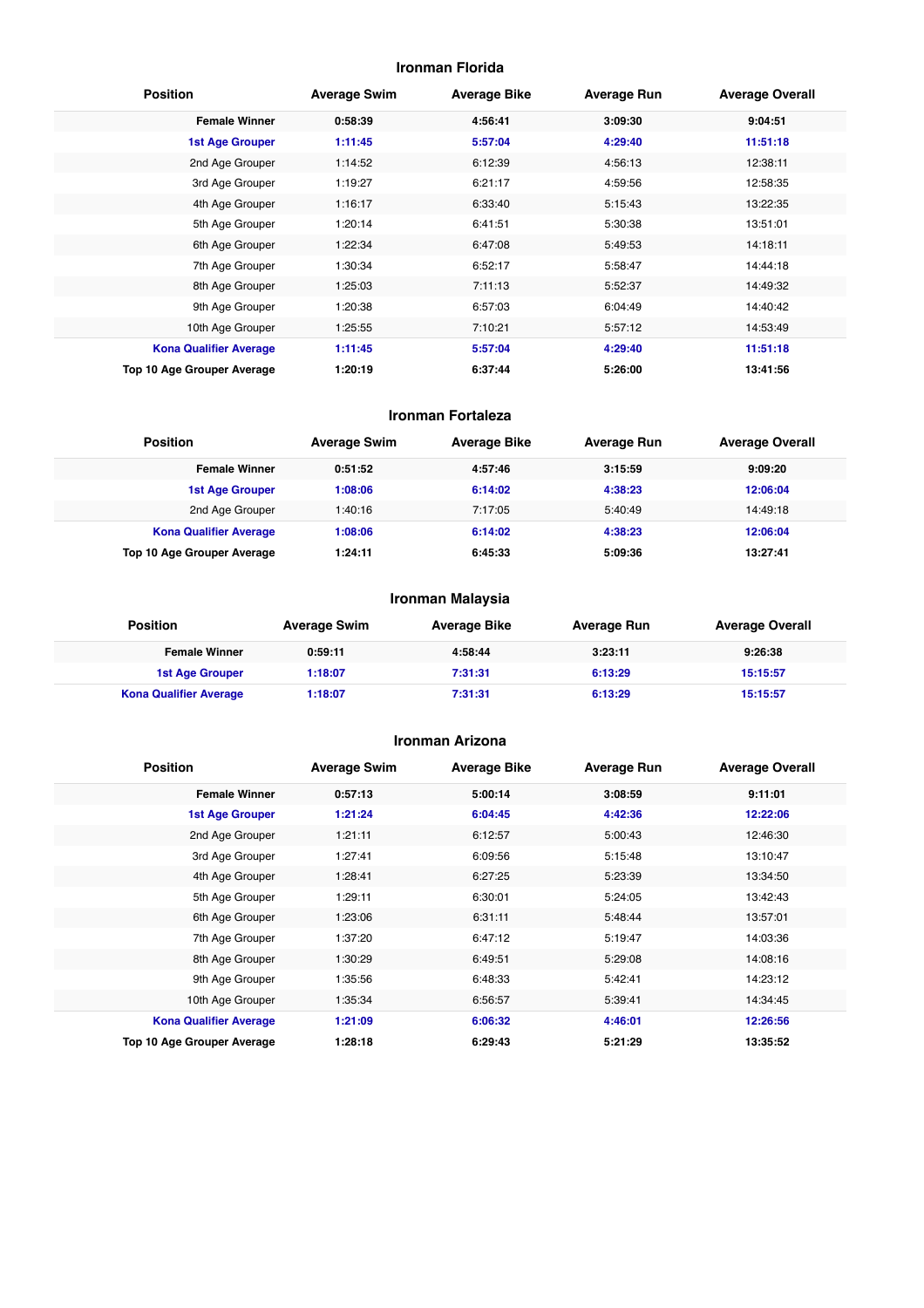#### **Ironman Cozumel**

| <b>Position</b>               | <b>Average Swim</b> | <b>Average Bike</b> | <b>Average Run</b> | <b>Average Overall</b> |
|-------------------------------|---------------------|---------------------|--------------------|------------------------|
| <b>Female Winner</b>          | 0:49:18             | 5:00:51             | 3:11:56            | 9:08:24                |
| <b>1st Age Grouper</b>        | 1:08:36             | 6:14:07             | 4:47:33            | 12:23:45               |
| 2nd Age Grouper               | 1:15:10             | 5:31:14             | 6:14:54            | 12:58:10               |
| 3rd Age Grouper               | 1:19:42             | 6:57:45             | 5:24:43            | 13:49:18               |
| 4th Age Grouper               | 1:16:02             | 6:48:52             | 6:03:56            | 14:25:02               |
| 5th Age Grouper               | 1:20:21             | 7:14:57             | 5:18:23            | 14:13:09               |
| 6th Age Grouper               | 1:31:49             | 7:10:28             | 5:32:08            | 14:30:22               |
| 7th Age Grouper               | 1:28:08             | 7:05:00             | 5:53:54            | 14:44:36               |
| 8th Age Grouper               | 1:17:14             | 5:31:08             | 6:13:00            | 15:14:01               |
| 9th Age Grouper               | 1:06:16             | 7:42:13             | 5:26:21            | 14:30:52               |
| 10th Age Grouper              | 1:09:01             | 7:27:08             | 5:46:57            | 14:37:00               |
| <b>Kona Qualifier Average</b> | 1:08:36             | 6:14:07             | 4:47:33            | 12:23:45               |
| Top 10 Age Grouper Average    | 1:17:40             | 6:37:39             | 5:40:04            | 13:58:13               |

#### **Ironman Western Australia**

| <b>Position</b>               | <b>Average Swim</b> | <b>Average Bike</b> | <b>Average Run</b> | <b>Average Overall</b> |
|-------------------------------|---------------------|---------------------|--------------------|------------------------|
| <b>Female Winner</b>          | 0:55:48             | 4:59:23             | 3:12:57            | 9:10:38                |
| <b>1st Age Grouper</b>        | 1:17:20             | 6:03:58             | 4:48:41            | 12:16:19               |
| 2nd Age Grouper               | 1:18:12             | 6:30:18             | 5:23:15            | 13:27:58               |
| 3rd Age Grouper               | 1:24:04             | 6:43:23             | 5:29:42            | 13:47:58               |
| 4th Age Grouper               | 1:36:46             | 6:53:11             | 5:30:00            | 14:12:17               |
| 5th Age Grouper               | 1:38:14             | 6:44:40             | 6:06:55            | 14:45:02               |
| 6th Age Grouper               | 1:26:22             | 6:55:29             | 6:16:30            | 14:49:21               |
| 7th Age Grouper               | 1:29:45             | 7:18:05             | 5:51:11            | 14:55:39               |
| 8th Age Grouper               | 1:39:06             | 7:17:09             | 6:05:35            | 15:20:19               |
| 9th Age Grouper               | 1:34:11             | 7:34:46             | 6:11:32            | 15:39:44               |
| 10th Age Grouper              | 1:27:59             | 7:21:13             | 6:44:30            | 15:48:17               |
| <b>Kona Qualifier Average</b> | 1:17:20             | 6:03:58             | 4:48:41            | 12:16:19               |
| Top 10 Age Grouper Average    | 1:27:37             | 6:47:30             | 5:40:31            | 14:08:57               |

#### **Ironman New Zealand**

| <b>Position</b>               | <b>Average Swim</b> | <b>Average Bike</b> | <b>Average Run</b> | <b>Average Overall</b> |
|-------------------------------|---------------------|---------------------|--------------------|------------------------|
| <b>Female Winner</b>          | 0:50:18             | 5:09:42             | 3:13:07            | 9:18:08                |
| <b>1st Age Grouper</b>        | 1:14:16             | 6:29:22             | 4:39:16            | 12:33:26               |
| 2nd Age Grouper               | 1:22:39             | 6:36:55             | 4:51:13            | 13:04:42               |
| 3rd Age Grouper               | 1:19:52             | 6:51:52             | 5:07:03            | 13:33:32               |
| 4th Age Grouper               | 1:23:46             | 7:07:26             | 5:30:46            | 14:20:26               |
| 5th Age Grouper               | 1:14:36             | 6:57:48             | 5:47:16            | 14:15:26               |
| 6th Age Grouper               | 1:29:22             | 7:06:42             | 5:48:55            | 14:42:16               |
| 7th Age Grouper               | 1:20:17             | 7:22:30             | 5:46:00            | 14:47:53               |
| 8th Age Grouper               | 1:34:08             | 7:39:37             | 5:27:33            | 15:00:10               |
| 9th Age Grouper               | 1:29:21             | 7:21:14             | 5:29:11            | 14:38:20               |
| 10th Age Grouper              | 1:28:30             | 7:14:34             | 5:56:50            | 15:00:48               |
| <b>Kona Qualifier Average</b> | 1:14:16             | 6:29:22             | 4:39:16            | 12:33:26               |
| Top 10 Age Grouper Average    | 1:22:03             | 6:58:14             | 5:19:34            | 13:55:43               |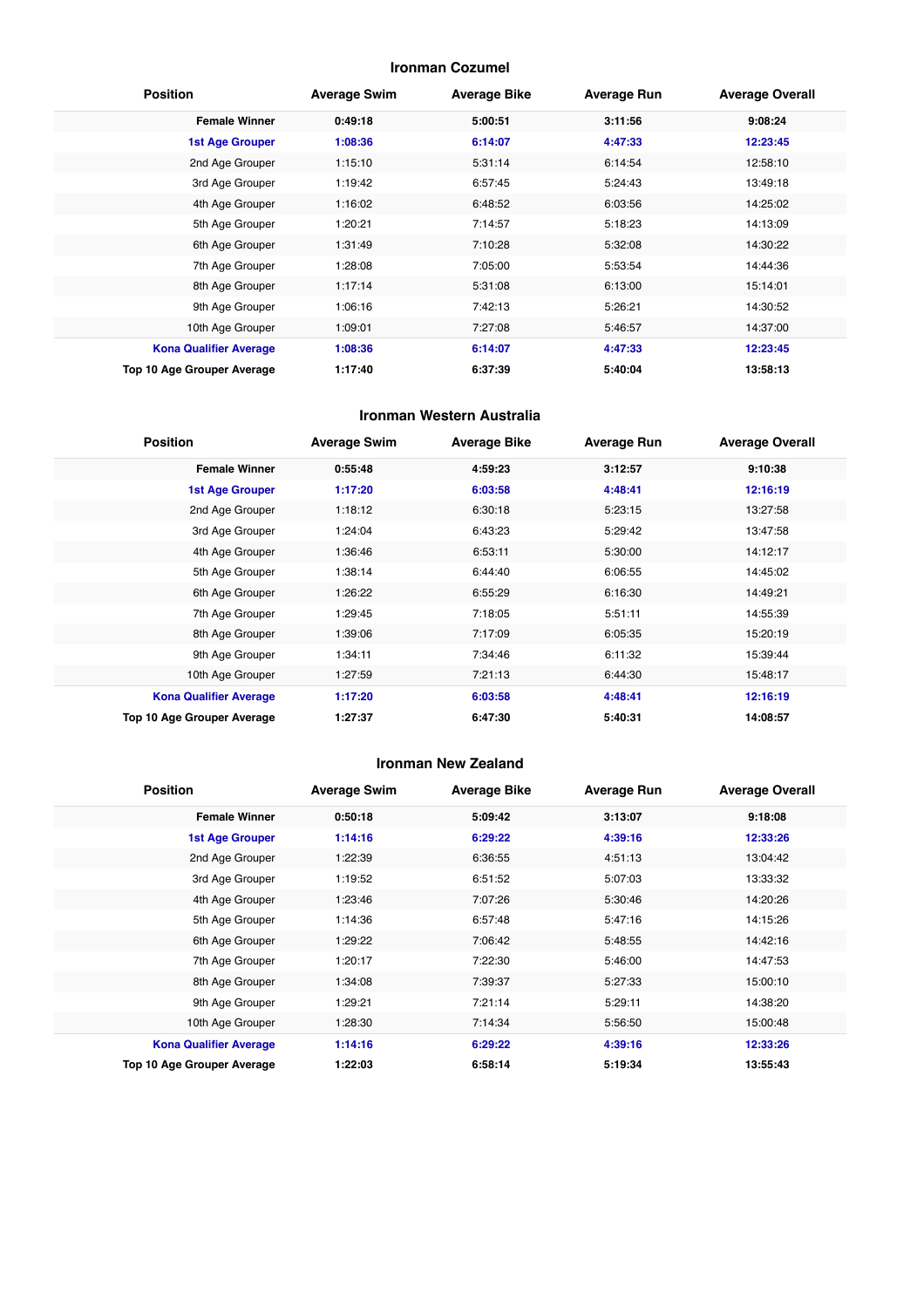#### **Ironman Melbourne**

| <b>Position</b>               | <b>Average Swim</b> | <b>Average Bike</b> | <b>Average Run</b> | <b>Average Overall</b> |
|-------------------------------|---------------------|---------------------|--------------------|------------------------|
| <b>Female Winner</b>          | 0:53:25             | 4:46:42             | 3:04:12            | 8:48:33                |
| <b>1st Age Grouper</b>        | 1:14:55             | 5:57:01             | 4:09:39            | 11:30:31               |
| 2nd Age Grouper               | 1:21:30             | 6:09:59             | 4:39:21            | 12:22:26               |
| 3rd Age Grouper               | 1:28:14             | 6:19:30             | 4:56:37            | 12:55:42               |
| 4th Age Grouper               | 1:28:39             | 6:43:01             | 5:01:32            | 13:27:39               |
| 5th Age Grouper               | 1:31:45             | 7:00:31             | 5:17:21            | 14:04:35               |
| 6th Age Grouper               | 1:38:50             | 7:31:18             | 5:46:11            | 15:15:50               |
| 7th Age Grouper               | 1:30:14             | 7:07:31             | 6:03:51            | 14:56:30               |
| 8th Age Grouper               | 1:27:28             | 7:43:25             | 5:51:40            | 15:19:02               |
| 9th Age Grouper               | 1:34:37             | 7:29:04             | 6:30:36            | 15:51:13               |
| 10th Age Grouper              |                     | 7:11:47             | 6:28:42            | 15:27:38               |
| <b>Kona Qualifier Average</b> | 1:14:55             | 5:57:01             | 4:09:39            | 11:30:31               |
| Top 10 Age Grouper Average    | 1:24:39             | 6:50:14             | 5:18:55            | 13:51:39               |

#### **Ironman South Africa**

| <b>Position</b>               | <b>Average Swim</b> | <b>Average Bike</b> | <b>Average Run</b> | <b>Average Overall</b> |
|-------------------------------|---------------------|---------------------|--------------------|------------------------|
| <b>Female Winner</b>          | 0:59:05             | 5:05:20             | 3:10:03            | 9:19:21                |
| <b>1st Age Grouper</b>        | 1:18:29             | 6:46:32             | 5:03:14            | 13:21:59               |
| 2nd Age Grouper               | 1:20:07             | 7:17:56             | 5:19:50            | 14:15:01               |
| 3rd Age Grouper               | 1:28:07             | 7:05:46             | 5:31:31            | 14:25:58               |
| 4th Age Grouper               | 1:28:15             | 7:24:50             | 5:24:05            | 14:30:55               |
| 5th Age Grouper               | 1:31:20             | 7:27:26             | 5:24:37            | 14:43:01               |
| 6th Age Grouper               | 1:29:53             | 7:43:09             | 5:25:54            | 14:54:39               |
| 7th Age Grouper               | 1:31:08             | 8:00:27             | 5:42:14            | 15:34:08               |
| 8th Age Grouper               | 1:37:01             | 8:00:05             | 5:41:00            | 15:37:26               |
| <b>Kona Qualifier Average</b> | 1:18:29             | 6:46:32             | 5:03:14            | 13:21:59               |
| Top 10 Age Grouper Average    | 1:25:23             | 7:16:48             | 5:21:35            | 14:20:39               |

#### **Ironman Australia**

| <b>Position</b>               | <b>Average Swim</b> | <b>Average Bike</b> | <b>Average Run</b> | <b>Average Overall</b> |
|-------------------------------|---------------------|---------------------|--------------------|------------------------|
| <b>Female Winner</b>          | 0:52:16             | 5:14:54             | 3:11:41            | 9:21:37                |
| <b>1st Age Grouper</b>        | 1:10:33             | 6:03:03             | 5:20:05            | 12:33:25               |
| 2nd Age Grouper               | 1:14:46             | 7:04:38             | 4:53:47            | 13:19:28               |
| 3rd Age Grouper               | 1:23:35             | 7:07:21             | 5:27:40            | 14:07:27               |
| 4th Age Grouper               | 1:26:34             | 7:32:15             | 5:42:25            | 14:52:14               |
| 5th Age Grouper               | 1:20:43             | 7:27:45             | 5:58:18            | 14:56:08               |
| 6th Age Grouper               | 1:26:18             | 7:35:34             | 6:01:44            | 15:15:44               |
| 7th Age Grouper               | 1:22:44             | 7:48:24             | 5:30:15            | 15:01:11               |
| 8th Age Grouper               | 1:11:09             | 7:28:47             | 6:11:00            | 15:03:47               |
| 9th Age Grouper               | 1:13:20             | 7:46:54             | 6:01:28            | 15:17:45               |
| 10th Age Grouper              | 1:21:23             | 8:07:54             | 6:21:29            | 16:03:42               |
| <b>Kona Qualifier Average</b> | 1:10:33             | 6:03:03             | 5:20:05            | 12:33:25               |
| Top 10 Age Grouper Average    | 1:19:08             | 7:08:55             | 5:33:03            | 14:09:21               |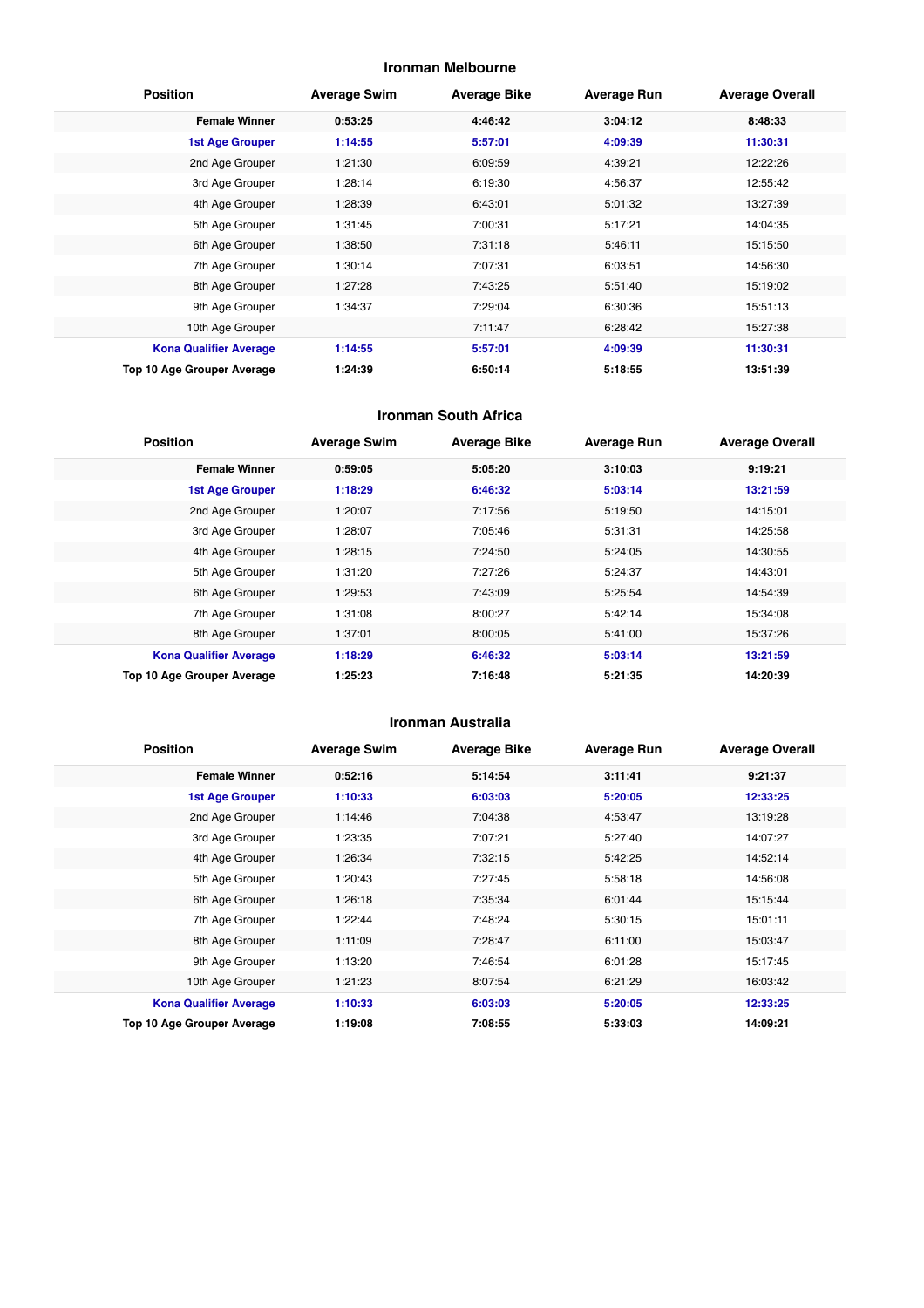#### **Ironman Texas**

| <b>Position</b>               | <b>Average Swim</b> | <b>Average Bike</b> | <b>Average Run</b> | <b>Average Overall</b> |
|-------------------------------|---------------------|---------------------|--------------------|------------------------|
| <b>Female Winner</b>          | 0:54:44             | 5:01:01             | 3:05:21            | 8:54:24                |
| <b>1st Age Grouper</b>        | 1:13:08             | 5:37:58             | 4:36:34            | 11:39:39               |
| 2nd Age Grouper               | 1:22:31             | 5:57:52             | 4:40:09            | 12:11:59               |
| 3rd Age Grouper               | 1:20:58             | 5:54:13             | 5:06:13            | 12:35:42               |
| 4th Age Grouper               | 1:27:59             | 6:04:02             | 5:32:10            | 13:15:33               |
| 5th Age Grouper               | 1:26:27             | 6:44:57             | 5:07:47            | 13:36:24               |
| 6th Age Grouper               | 1:35:00             | 6:41:37             | 5:30:30            | 14:08:46               |
| 7th Age Grouper               | 1:35:58             | 6:55:22             | 5:31:45            | 14:22:06               |
| 8th Age Grouper               | 1:34:05             | 6:53:03             | 5:40:28            | 14:27:09               |
| 9th Age Grouper               | 1:45:23             | 7:02:31             | 5:42:06            | 14:51:39               |
| 10th Age Grouper              | 1:53:10             | 7:01:24             | 5:57:40            | 15:11:18               |
| <b>Kona Qualifier Average</b> | 1:17:49             | 5:47:55             | 4:38:21            | 11:55:49               |
| Top 10 Age Grouper Average    | 1:31:28             | 6:29:18             | 5:20:32            | 13:38:02               |

#### **Ironman Lanzarote**

| <b>Position</b>               | <b>Average Swim</b> | <b>Average Bike</b> | <b>Average Run</b> | <b>Average Overall</b> |  |
|-------------------------------|---------------------|---------------------|--------------------|------------------------|--|
| <b>Female Winner</b>          | 0:55:38             | 5:39:59             | 3:09:28            | 9:52:17                |  |
| 1st Age Grouper               | 1:16:44             | 7:13:07             | 4:30:56            | 13:16:00               |  |
| 2nd Age Grouper               | 1:22:36             | 7:33:16             | 4:54:16            | 14:09:06               |  |
| 3rd Age Grouper               | 1:21:38             | 7:35:34             | 4:50:00            | 14:05:09               |  |
| 4th Age Grouper               | 1:35:22             | 8:29:28             | 5:23:50            | 15:50:35               |  |
| 5th Age Grouper               | 2:04:17             | 7:26:55             | 5:59:27            | 15:57:33               |  |
| 6th Age Grouper               | 1:25:23             | 8:41:58             | 6:00:24            | 16:27:56               |  |
| 7th Age Grouper               | 1:28:00             | 8:53:16             | 6:09:49            | 16:56:37               |  |
| <b>Kona Qualifier Average</b> | 1:16:44             | 7:13:07             | 4:30:56            | 13:16:00               |  |
| Top 10 Age Grouper Average    | 1:24:44             | 7:42:42             | 4:59:19            | 14:25:34               |  |

#### **Ironman Brazil**

| <b>Position</b>               | <b>Average Swim</b> | <b>Average Bike</b> | <b>Average Run</b> | <b>Average Overall</b> |
|-------------------------------|---------------------|---------------------|--------------------|------------------------|
| <b>Female Winner</b>          | 0:56:08             | 4:58:02             | 3:59:39            | 9:34:30                |
| <b>1st Age Grouper</b>        | 1:17:48             | 5:47:00             | 4:27:57            | 13:11:10               |
| 2nd Age Grouper               | 1:30:12             | 6:00:40             | 4:35:16            | 13:57:47               |
| 3rd Age Grouper               | 1:39:11             | 5:35:02             | 4:06:42            | 13:52:09               |
| 4th Age Grouper               | 1:21:59             | 5:48:56             | 4:32:11            | 14:35:31               |
| 5th Age Grouper               | 1:26:22             | 6:56:08             | 5:58:02            | 14:38:58               |
| 6th Age Grouper               | 1:29:18             | 7:15:35             | 6:40:39            | 15:49:45               |
| <b>Kona Qualifier Average</b> | 1:17:48             | 5:47:00             | 4:27:57            | 13:11:10               |
| Top 10 Age Grouper Average    | 1:26:39             | 5:59:45             | 4:42:25            | 14:01:19               |

#### **Ironman France**

| <b>Position</b>               | <b>Average Swim</b> | <b>Average Bike</b> | <b>Average Run</b> | <b>Average Overall</b> |
|-------------------------------|---------------------|---------------------|--------------------|------------------------|
| <b>Female Winner</b>          | 0:57:30             | 5:23:21             | 3:07:26            | 9:34:29                |
| <b>1st Age Grouper</b>        | 1:18:58             | 6:49:49             | 4:34:56            | 12:58:22               |
| 2nd Age Grouper               | 1:24:35             | 7:11:15             | 4:54:25            | 13:45:59               |
| 3rd Age Grouper               | 1:20:18             | 7:21:53             | 4:50:21            | 13:51:01               |
| 4th Age Grouper               | 1:22:38             | 7:35:53             | 5:17:32            | 14:36:12               |
| 5th Age Grouper               | 0:46:05             | 7:54:25             | 5:14:58            | 15:08:18               |
| <b>Kona Qualifier Average</b> | 1:18:58             | 6:49:49             | 4:34:56            | 12:58:22               |
| Top 10 Age Grouper Average    | 1:18:20             | 7:14:00             | 4:52:24            | 13:46:17               |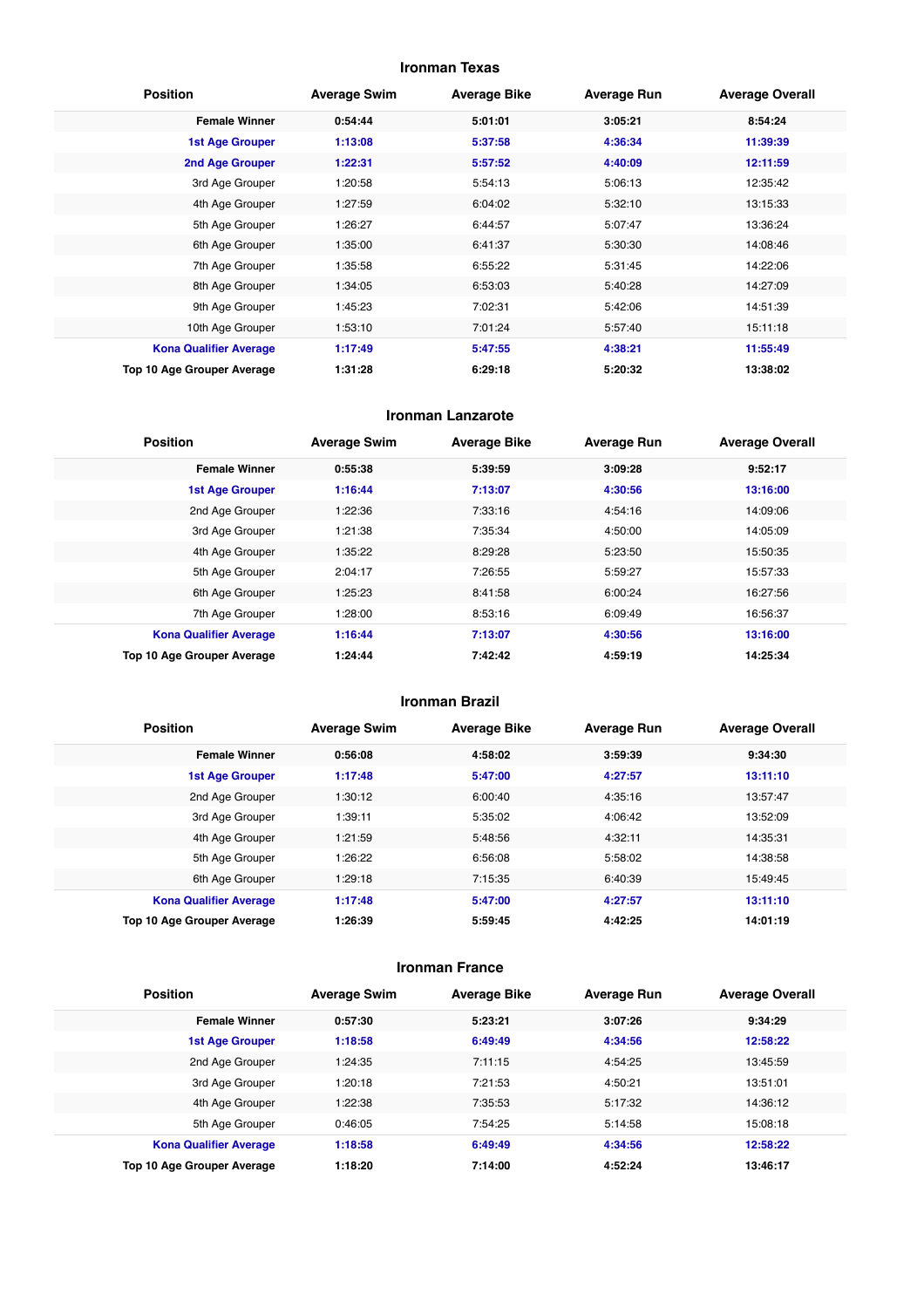#### **Ironman Cairns**

| <b>Position</b>               | <b>Average Swim</b> | <b>Average Bike</b> | <b>Average Run</b> | <b>Average Overall</b> |
|-------------------------------|---------------------|---------------------|--------------------|------------------------|
| <b>Female Winner</b>          | 0:53:21             | 5:09:07             | 3:10:14            | 9:17:24                |
| <b>1st Age Grouper</b>        | 1:24:28             | 6:20:53             | 4:41:16            | 12:36:33               |
| 2nd Age Grouper               | 1:23:22             | 6:16:28             | 5:06:31            | 12:58:15               |
| 3rd Age Grouper               | 1:27:31             | 6:40:52             | 4:58:13            | 13:20:06               |
| 4th Age Grouper               | 1:29:20             | 6:47:08             | 5:18:11            | 13:46:57               |
| 5th Age Grouper               | 1:30:58             | 7:12:39             | 5:16:20            | 14:15:42               |
| 6th Age Grouper               | 1:28:59             | 7:00:55             | 5:41:13            | 14:23:24               |
| 7th Age Grouper               | 1:36:43             | 7:18:12             | 5:19:26            | 14:28:47               |
| 8th Age Grouper               | 1:34:10             | 7:10:49             | 5:49:31            | 14:51:47               |
| 9th Age Grouper               | 1:48:43             | 7:10:22             | 5:53:08            | 15:12:59               |
| 10th Age Grouper              | 1:27:43             | 7:47:28             | 5:59:25            | 15:31:41               |
| <b>Kona Qualifier Average</b> | 1:24:28             | 6:20:53             | 4:41:16            | 12:36:33               |
| Top 10 Age Grouper Average    | 1:30:07             | 6:52:43             | 5:18:52            | 13:55:38               |

#### **Ironman Austria**

| <b>Position</b>               | <b>Average Swim</b> | <b>Average Bike</b> | <b>Average Run</b> | <b>Average Overall</b> |
|-------------------------------|---------------------|---------------------|--------------------|------------------------|
| <b>Female Winner</b>          | 0:53:12             | 4:56:35             | 3:05:10            | 9:00:01                |
| <b>1st Age Grouper</b>        | 1:21:08             | 5:58:22             | 5:41:02            | 13:06:14               |
| 2nd Age Grouper               | 1:17:20             | 6:48:20             | 5:07:20            | 13:35:58               |
| 3rd Age Grouper               | 1:08:26             | 6:57:32             | 5:19:07            | 13:57:56               |
| 4th Age Grouper               | 1:37:33             | 6:58:44             | 5:16:07            | 14:08:14               |
| 5th Age Grouper               | 1:32:07             | 7:12:00             | 5:39:29            | 14:45:29               |
| 6th Age Grouper               | 1:36:27             | 7:21:20             | 5:30:11            | 14:49:34               |
| 7th Age Grouper               | 1:29:42             | 7:03:25             | 5:48:18            | 14:37:20               |
| 8th Age Grouper               | 1:27:43             | 7:25:39             | 5:58:46            | 15:13:56               |
| 9th Age Grouper               | 1:21:15             | 7:20:27             | 6:38:46            | 15:37:26               |
| 10th Age Grouper              | 1:36:20             | 7:35:50             | 6:24:38            | 15:57:14               |
| <b>Kona Qualifier Average</b> | 1:21:08             | 5:58:22             | 5:41:02            | 13:06:14               |
| Top 10 Age Grouper Average    | 1:23:46             | 6:52:37             | 5:33:07            | 14:09:09               |

#### **Ironman Frankfurt**

| <b>Position</b>               | <b>Average Swim</b> | <b>Average Bike</b> | <b>Average Run</b> | <b>Average Overall</b> |
|-------------------------------|---------------------|---------------------|--------------------|------------------------|
| <b>Female Winner</b>          | 0:52:09             | 4:57:30             | 3:06:29            | 9:01:28                |
| <b>1st Age Grouper</b>        | 1:11:37             | 5:44:16             | 5:03:23            | 12:39:30               |
| 2nd Age Grouper               | 1:28:12             | 6:32:06             | 5:08:34            | 13:01:57               |
| 3rd Age Grouper               | 1:29:41             | 6:34:01             | 5:12:38            | 13:29:37               |
| 4th Age Grouper               | 1:35:37             | 6:57:20             | 5:04:26            | 13:52:30               |
| 5th Age Grouper               | 1:33:39             | 6:53:42             | 5:26:53            | 14:09:35               |
| 6th Age Grouper               | 1:11:42             | 7:12:41             | 5:31:14            | 14:24:32               |
| 7th Age Grouper               | 1:19:14             | 6:51:13             | 5:24:36            | 13:52:32               |
| 8th Age Grouper               | 1:31:57             | 6:31:20             | 5:25:02            | 13:38:35               |
| 9th Age Grouper               | 2:00:29             | 6:54:28             | 4:35:56            | 13:49:00               |
| 10th Age Grouper              | 1:08:48             | 6:40:32             | 6:11:20            | 14:14:35               |
| <b>Kona Qualifier Average</b> | 1:11:37             | 5:44:16             | 5:03:23            | 12:39:30               |
| Top 10 Age Grouper Average    | 1:25:02             | 6:32:55             | 5:12:54            | 13:28:01               |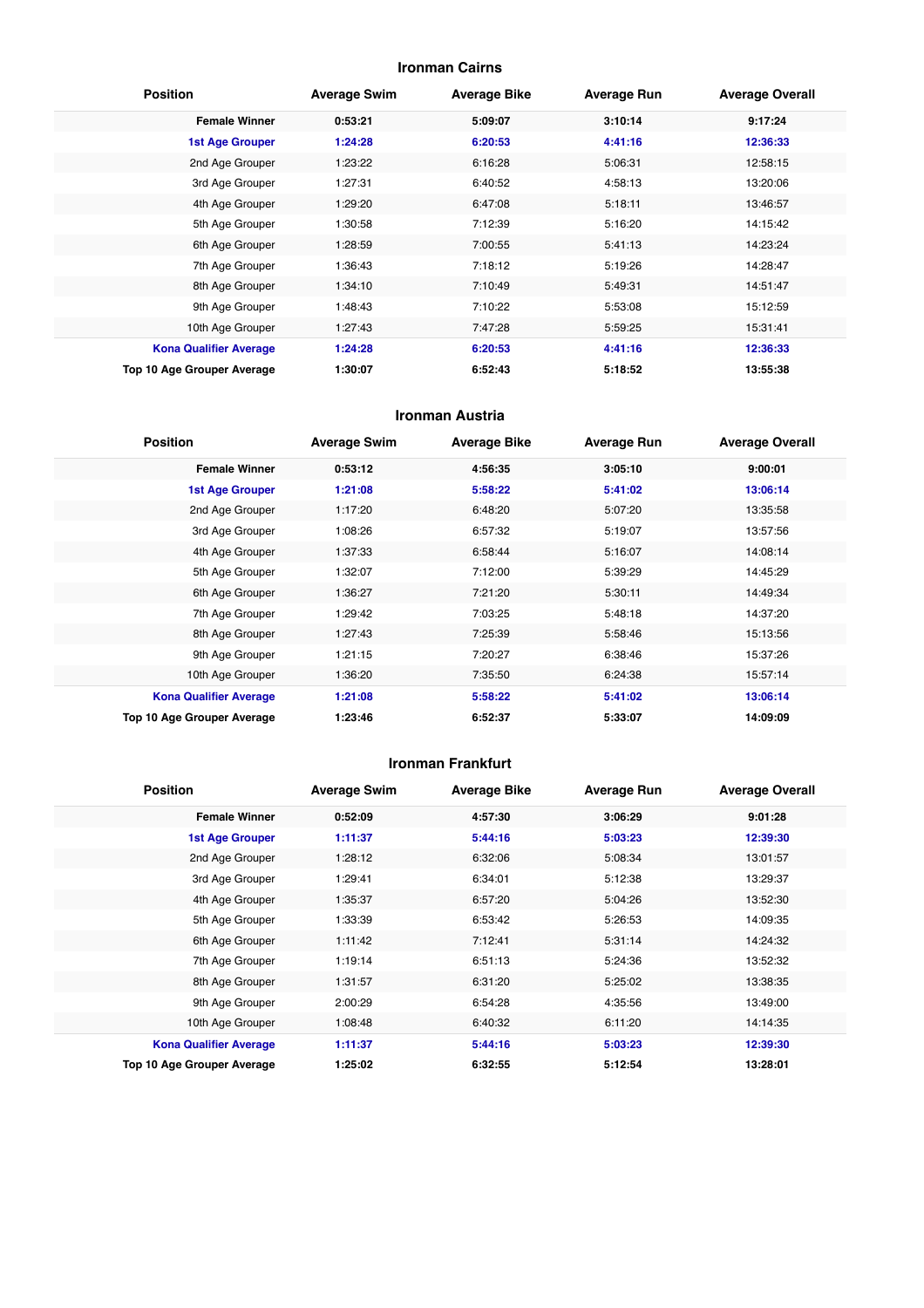#### **Ironman UK**

| <b>Position</b>               | <b>Average Swim</b> | <b>Average Bike</b> | <b>Average Run</b> | <b>Average Overall</b> |
|-------------------------------|---------------------|---------------------|--------------------|------------------------|
| <b>Female Winner</b>          | 0:54:47             | 5:34:58             | 3:09:13            | 9:44:26                |
| <b>1st Age Grouper</b>        | 1:24:24             | 7:23:39             | 4:02:58            | 13:10:40               |
| 2nd Age Grouper               | 1:26:54             | 7:51:39             | 5:16:21            | 14:52:58               |
| 3rd Age Grouper               | 1:29:36             | 7:38:40             | 5:39:19            | 15:04:19               |
| 4th Age Grouper               | 1:27:41             | 7:43:11             | 5:27:19            | 14:57:51               |
| 5th Age Grouper               | 1:25:43             | 8:02:47             | 5:52:02            | 15:42:36               |
| 6th Age Grouper               | 1:26:51             | 7:59:53             | 6:18:14            | 16:04:37               |
| 7th Age Grouper               | 1:36:33             | 8:28:58             | 5:52:30            | 16:15:18               |
| <b>Kona Qualifier Average</b> | 1:24:24             | 7:23:39             | 4:02:58            | 13:10:40               |
| Top 10 Age Grouper Average    | 1:26:46             | 7:43:30             | 5:05:45            | 14:34:59               |

#### **Ironman Lake Placid**

| <b>Position</b>               | <b>Average Swim</b> | <b>Average Bike</b> | <b>Average Run</b> | <b>Average Overall</b> |
|-------------------------------|---------------------|---------------------|--------------------|------------------------|
| <b>Female Winner</b>          | 0:58:19             | 5:19:59             | 3:16:59            | 9:40:45                |
| <b>1st Age Grouper</b>        | 1:10:59             | 6:33:26             | 4:38:41            | 12:36:07               |
| 2nd Age Grouper               | 1:15:27             | 6:40:52             | 5:04:03            | 13:18:09               |
| 3rd Age Grouper               | 1:18:08             | 6:59:01             | 5:08:24            | 13:44:29               |
| 4th Age Grouper               | 1:22:29             | 7:13:58             | 5:23:09            | 14:16:21               |
| 5th Age Grouper               | 1:25:37             | 7:23:47             | 5:34:43            | 14:42:12               |
| 6th Age Grouper               | 1:24:32             | 7:22:15             | 5:22:59            | 14:28:24               |
| 7th Age Grouper               | 1:26:57             | 7:24:59             | 5:47:32            | 14:57:13               |
| 8th Age Grouper               | 1:23:42             | 7:34:52             | 5:38:36            | 14:58:04               |
| 9th Age Grouper               | 1:22:25             | 7:44:16             | 5:28:20            | 14:51:43               |
| 10th Age Grouper              | 1:23:34             | 7:27:59             | 5:53:08            | 15:06:21               |
| <b>Kona Qualifier Average</b> | 1:10:59             | 6:33:26             | 4:38:41            | 12:36:07               |
| Top 10 Age Grouper Average    | 1:20:29             | 7:09:09             | 5:19:22            | 14:06:40               |

#### **Ironman Switzerland**

| <b>Position</b>               | <b>Average Swim</b> | <b>Average Bike</b> | <b>Average Run</b> | <b>Average Overall</b> |
|-------------------------------|---------------------|---------------------|--------------------|------------------------|
| <b>Female Winner</b>          | 0:58:45             | 5:00:37             | 3:13:43            | 9:16:24                |
| <b>1st Age Grouper</b>        | 1:16:47             | 5:48:49             | 5:36:08            | 12:42:17               |
| 2nd Age Grouper               | 1:26:26             | 6:44:35             | 4:46:40            | 13:09:45               |
| 3rd Age Grouper               | 1:39:26             | 6:51:08             | 4:35:23            | 13:17:08               |
| 4th Age Grouper               | 1:29:07             | 7:07:14             | 5:10:24            | 13:58:56               |
| 5th Age Grouper               | 1:27:03             | 7:24:32             | 5:13:53            | 14:38:59               |
| 6th Age Grouper               | 1:42:18             | 7:12:10             | 5:28:00            | 14:37:41               |
| 7th Age Grouper               | 1:53:59             | 7:09:43             | 5:15:40            | 14:30:00               |
| 8th Age Grouper               | 1:43:30             | 7:04:40             | 5:36:40            | 14:40:20               |
| <b>Kona Qualifier Average</b> | 1:16:47             | 5:48:49             | 5:36:08            | 12:42:17               |
| Top 10 Age Grouper Average    | 1:28:25             | 6:41:59             | 5:08:47            | 13:30:52               |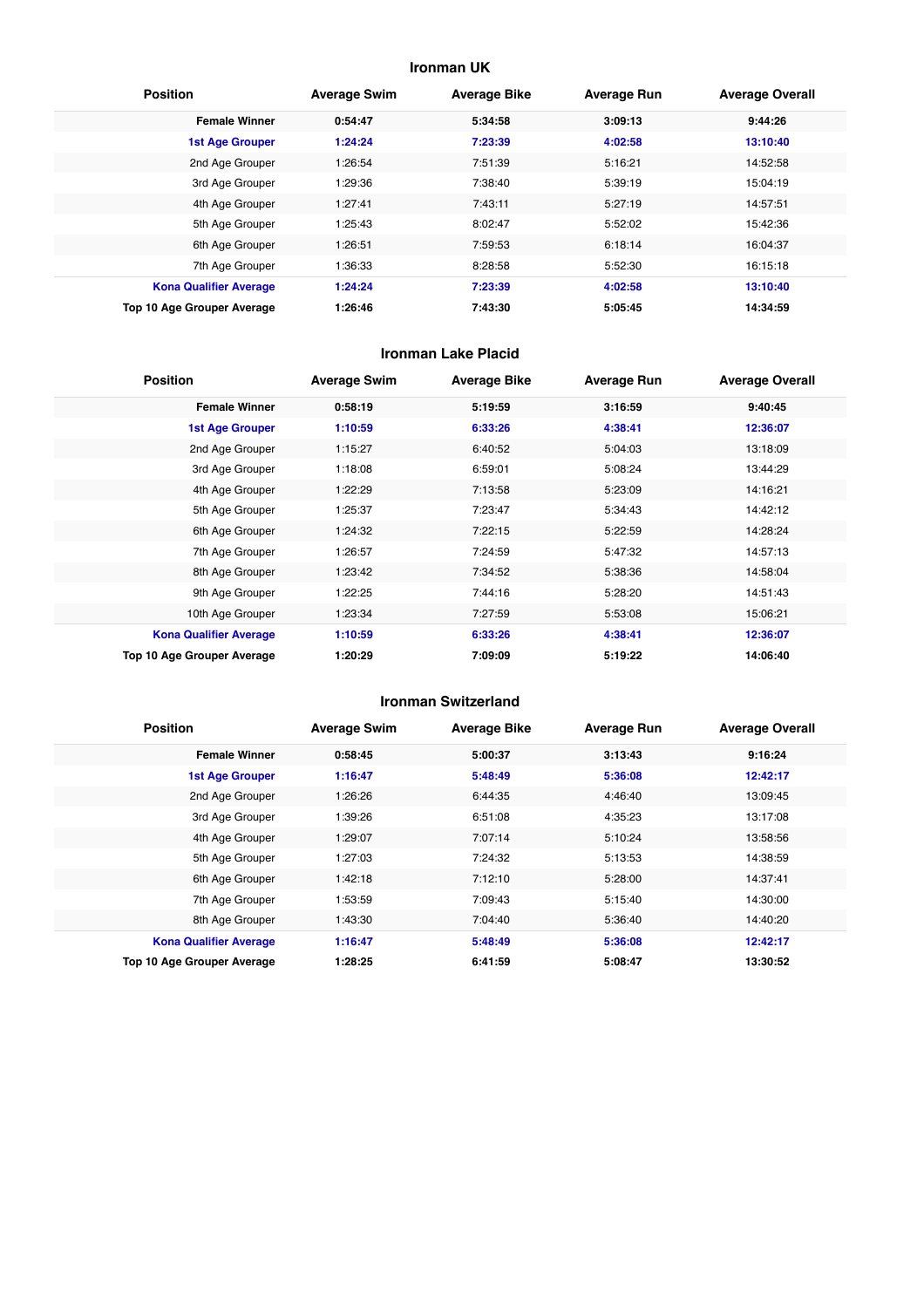#### **Ironman Canada**

| <b>Position</b>               | <b>Average Swim</b> | <b>Average Bike</b> | <b>Average Run</b> | <b>Average Overall</b> |
|-------------------------------|---------------------|---------------------|--------------------|------------------------|
| <b>Female Winner</b>          | 0:56:18             | 5:11:00             | 3:17:27            | 9:28:52                |
| <b>1st Age Grouper</b>        | 1:14:27             | 6:09:50             | 4:23:05            | 11:57:34               |
| 2nd Age Grouper               | 1:21:05             | 6:27:09             | 4:43:32            | 12:45:15               |
| 3rd Age Grouper               | 1:26:23             | 6:44:36             | 4:45:57            | 13:10:50               |
| 4th Age Grouper               | 1:20:41             | 6:42:34             | 5:18:54            | 13:35:20               |
| 5th Age Grouper               | 1:29:09             | 7:07:08             | 5:02:18            | 13:55:06               |
| 6th Age Grouper               | 1:23:01             | 7:11:48             | 5:22:49            | 14:11:29               |
| 7th Age Grouper               | 1:28:36             | 7:11:54             | 5:28:29            | 14:26:28               |
| 8th Age Grouper               | 1:24:42             | 7:17:13             | 5:43:59            | 14:40:11               |
| 9th Age Grouper               | 1:26:22             | 7:34:00             | 5:29:34            | 14:47:36               |
| 10th Age Grouper              | 1:31:03             | 7:31:34             | 5:38:48            | 14:58:20               |
| <b>Kona Qualifier Average</b> | 1:14:27             | 6:09:50             | 4:23:05            | 11:57:34               |
| Top 10 Age Grouper Average    | 1:24:33             | 6:59:46             | 5:11:44            | 13:50:49               |

#### **Ironman Maastricht-Limburg**

| <b>Position</b>               | <b>Average Swim</b> | <b>Average Bike</b> | <b>Average Run</b> | <b>Average Overall</b> |  |
|-------------------------------|---------------------|---------------------|--------------------|------------------------|--|
| <b>Female Winner</b>          | 0:56:26             | 5:16:10             | 3:21:17            | 9:39:24                |  |
| <b>1st Age Grouper</b>        | 1:27:10             | 6:30:48             | 4:28:33            | 12:39:06               |  |
| 2nd Age Grouper               | 1:31:48             | 6:29:52             | 5:06:44            | 13:30:09               |  |
| 3rd Age Grouper               | 1:21:47             | 7:25:32             | 6:04:51            | 15:06:38               |  |
| <b>Kona Qualifier Average</b> | 1:27:10             | 6:30:48             | 4:28:33            | 12:39:06               |  |
| Top 10 Age Grouper Average    | 1:26:55             | 6:48:44             | 5:13:22            | 13:45:17               |  |

#### **Ironman Boulder**

| <b>Position</b>               | <b>Average Swim</b> | <b>Average Bike</b> | <b>Average Run</b> | <b>Average Overall</b> |
|-------------------------------|---------------------|---------------------|--------------------|------------------------|
| <b>Female Winner</b>          | 1:05:01             | 4:56:46             | 3:27:02            | 9:36:47                |
| 1st Age Grouper               | 1:14:43             | 5:56:03             | 5:05:22            | 12:29:22               |
| 2nd Age Grouper               | 1:21:42             | 6:27:32             | 5:33:28            | 13:41:02               |
| 3rd Age Grouper               | 1:30:40             | 6:49:43             | 5:17:57            | 14:00:58               |
| 4th Age Grouper               | 1:30:46             | 6:31:01             | 5:40:13            | 14:04:00               |
| 5th Age Grouper               | 1:18:09             | 6:18:49             | 6:19:05            | 14:12:42               |
| 6th Age Grouper               | 1:27:19             | 6:32:36             | 5:59:33            | 14:15:51               |
| 7th Age Grouper               | 1:18:32             | 6:33:35             | 6:07:09            | 14:19:01               |
| 8th Age Grouper               | 1:27:52             | 6:37:53             | 5:54:15            | 14:23:31               |
| 9th Age Grouper               | 1:32:21             | 6:37:26             | 6:16:31            | 14:44:05               |
| 10th Age Grouper              | 1:23:53             | 6:49:18             | 6:13:01            | 14:49:21               |
| <b>Kona Qualifier Average</b> | 1:14:43             | 5:56:03             | 5:05:22            | 12:29:22               |
| Top 10 Age Grouper Average    | 1:24:36             | 6:31:23             | 5:50:39            | 14:05:59               |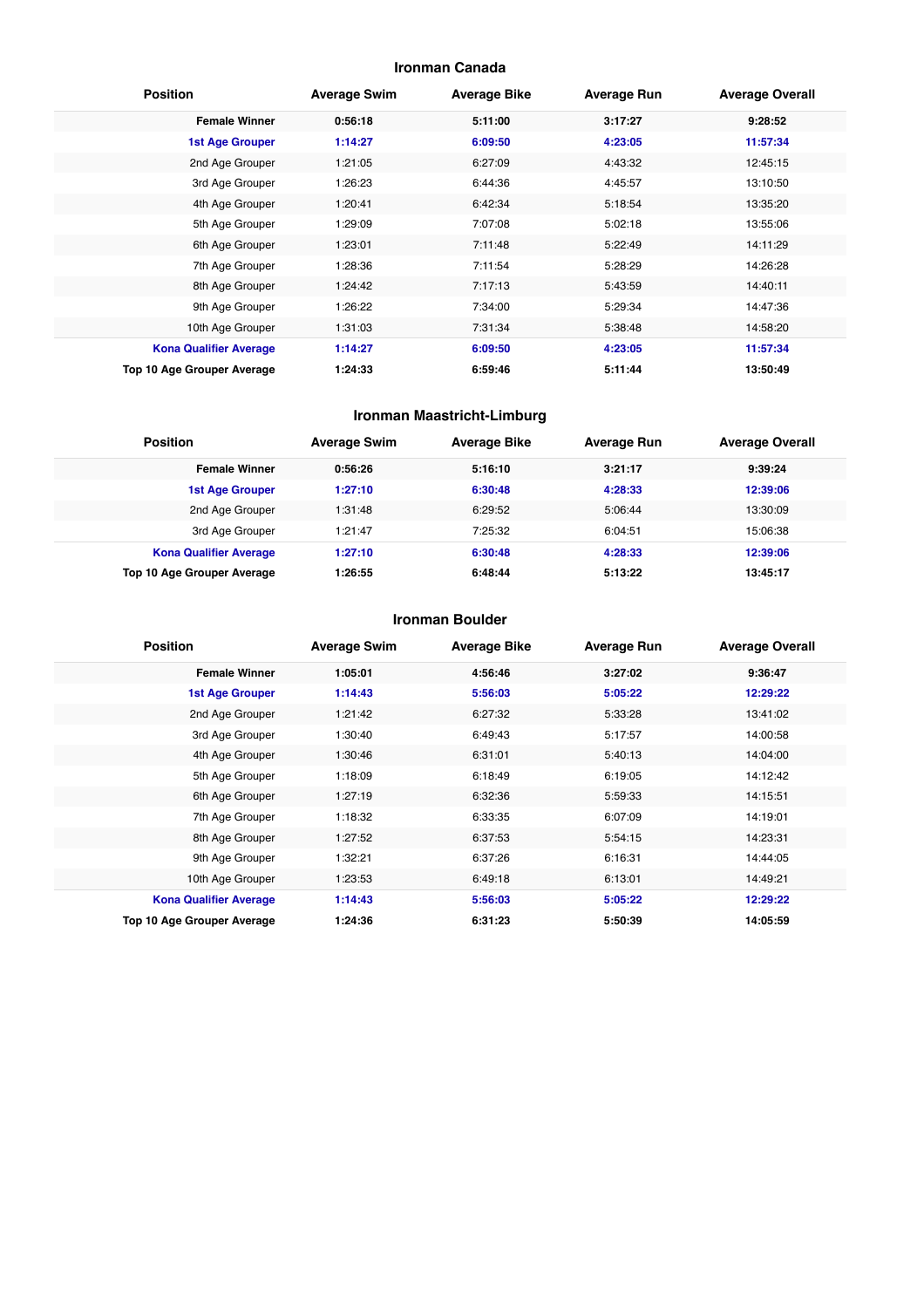#### **Ironman Sweden**

| <b>Position</b>               | <b>Average Swim</b> | <b>Average Bike</b> | <b>Average Run</b> | <b>Average Overall</b> |
|-------------------------------|---------------------|---------------------|--------------------|------------------------|
| <b>Female Winner</b>          | 0:55:01             | 4:54:58             | 3:10:40            | 9:04:11                |
| <b>1st Age Grouper</b>        | 1:31:11             | 6:06:56             | 4:41:58            | 12:33:12               |
| 2nd Age Grouper               | 1:35:50             | 6:03:06             | 4:44:30            | 12:32:06               |
| 3rd Age Grouper               | 1:25:35             | 6:26:52             | 5:10:18            | 13:14:49               |
| 4th Age Grouper               | 1:16:05             | 6:50:48             | 5:27:33            | 13:53:57               |
| 5th Age Grouper               | 1:37:12             | 6:53:27             | 5:17:08            | 14:01:36               |
| 6th Age Grouper               | 1:27:10             | 6:49:20             | 6:02:01            | 14:34:39               |
| 7th Age Grouper               | 1:44:14             | 7:21:25             | 5:51:08            | 15:11:34               |
| 8th Age Grouper               | 1:30:06             | 7:38:20             | 6:22:38            | 15:43:05               |
| <b>Kona Qualifier Average</b> | 1:31:11             | 6:06:56             | 4:41:58            | 12:33:12               |
| Top 10 Age Grouper Average    | 1:30:58             | 6:36:06             | 5:16:21            | 13:36:51               |

#### **Ironman Copenhagen**

| <b>Position</b>               | <b>Average Swim</b> | <b>Average Bike</b> | <b>Average Run</b> | <b>Average Overall</b> |
|-------------------------------|---------------------|---------------------|--------------------|------------------------|
| <b>Female Winner</b>          | 0:50:45             | 4:45:29             | 3:09:45            | 8:50:19                |
| <b>1st Age Grouper</b>        | 1:28:24             | 5:43:13             | 4:13:29            | 11:38:54               |
| 2nd Age Grouper               | 1:21:54             | 6:08:17             | 4:25:42            | 12:12:42               |
| 3rd Age Grouper               | 1:22:42             | 6:07:02             | 4:53:36            | 12:43:39               |
| 4th Age Grouper               | 1:24:32             | 6:19:22             | 5:08:45            | 13:05:57               |
| 5th Age Grouper               | 1:20:01             | 6:46:09             | 5:11:49            | 13:36:20               |
| 6th Age Grouper               | 1:38:17             | 6:50:43             | 5:31:50            | 14:23:38               |
| 7th Age Grouper               | 1:34:41             | 7:13:33             | 5:26:55            | 14:39:54               |
| 8th Age Grouper               | 1:31:17             | 7:02:11             | 5:26:45            | 14:22:53               |
| 9th Age Grouper               | 1:55:25             | 7:02:02             | 6:08:25            | 15:35:21               |
| <b>Kona Qualifier Average</b> | 1:28:24             | 5:43:13             | 4:13:29            | 11:38:54               |
| Top 10 Age Grouper Average    | 1:29:14             | 6:31:18             | 5:04:57            | 13:25:01               |

#### **Ironman Coeur d'Alene**

| <b>Position</b>               | <b>Average Swim</b> | <b>Average Bike</b> | <b>Average Run</b> | <b>Average Overall</b> |
|-------------------------------|---------------------|---------------------|--------------------|------------------------|
| <b>Female Winner</b>          | 0:56:54             | 5:15:10             | 3:18:02            | 9:34:24                |
| <b>1st Age Grouper</b>        | 1:21:37             | 6:35:06             | 4:52:27            | 13:02:38               |
| 2nd Age Grouper               | 1:25:13             | 6:55:50             | 5:12:39            | 13:47:18               |
| 3rd Age Grouper               | 1:25:24             | 7:02:13             | 5:34:06            | 14:17:31               |
| 4th Age Grouper               | 1:34:39             | 7:14:13             | 5:41:01            | 14:49:09               |
| 5th Age Grouper               | 1:36:38             | 7:21:40             | 5:45:06            | 15:03:27               |
| 6th Age Grouper               | 1:33:51             | 7:32:29             | 5:53:37            | 15:19:40               |
| 7th Age Grouper               | 1:31:21             | 7:27:59             | 6:08:06            | 15:27:30               |
| 8th Age Grouper               | 1:34:10             | 7:43:14             | 6:04:14            | 15:46:24               |
| 9th Age Grouper               | 1:34:28             | 7:52:51             | 6:09:29            | 15:53:30               |
| 10th Age Grouper              | 1:47:29             | 7:36:02             | 6:23:19            | 16:08:28               |
| <b>Kona Qualifier Average</b> | 1:21:37             | 6:35:06             | 4:52:27            | 13:02:38               |
| Top 10 Age Grouper Average    | 1:31:37             | 7:17:01             | 5:42:36            | 14:49:26               |